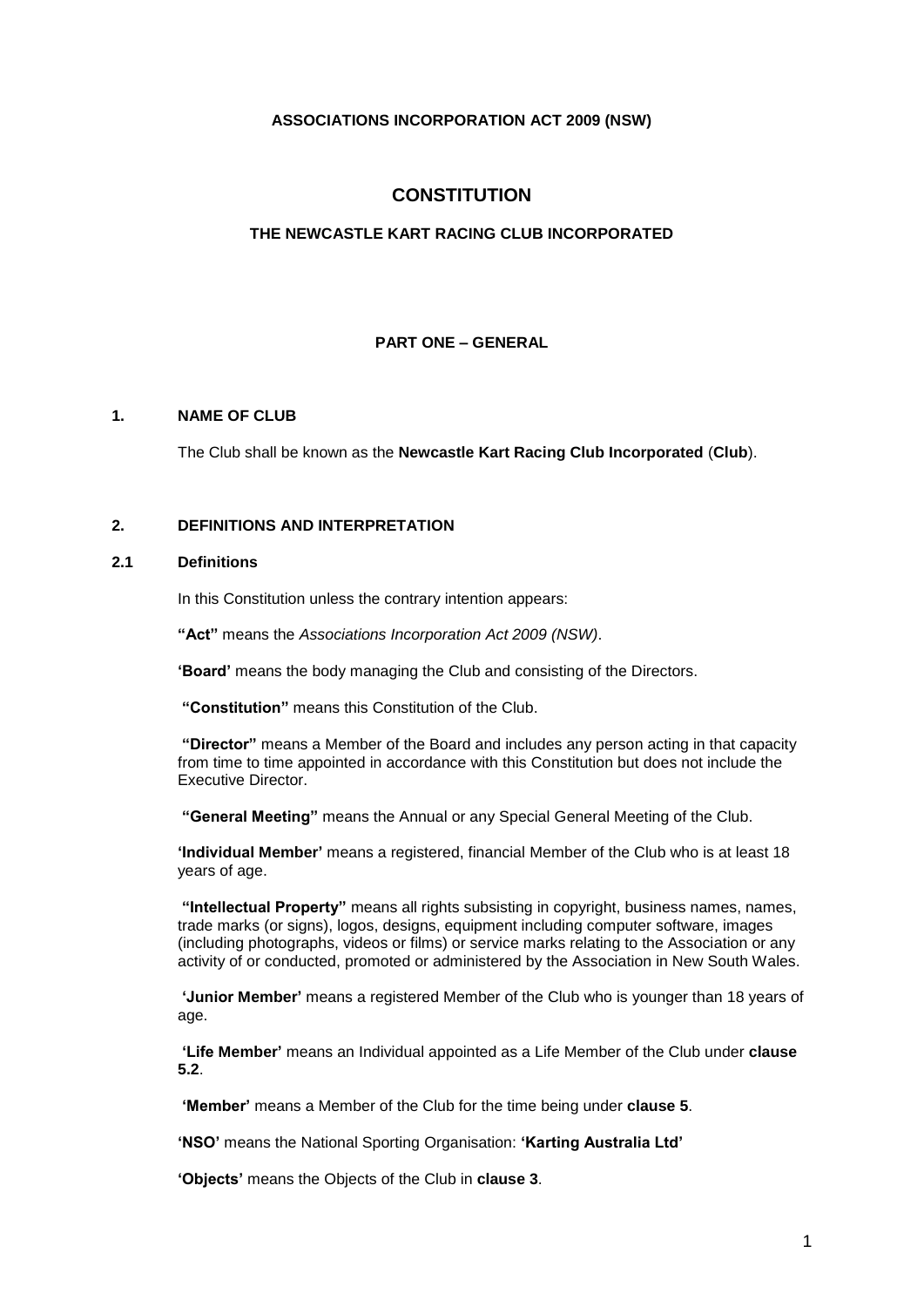**'Open 'Board Meeting'** means a meeting of the Board at which members under Cl 5.1(a) and (b) may attend and observe the proceedings. At these meetings, a visiting Member may address the Board on any issue but may not participate or vote on any issue or proceeding before the Board or otherwise.

**'Public Officer'** means the person appointed to be the Public Officer of the Association in accordance with the Act.

**'Register'** means a Register of Members kept and maintained in accordance with **claus[e 7](#page-4-0)**.

**'Special Resolution'** means a Special Resolution as defined in the Act.

**'SSO'** means the State Sport Organisation: '**Karting New South Wales'**

### **2.2 Interpretation**

In this Constitution:

- (a) a reference to a function includes a reference to a power, authority and duty;
- (b) a reference to the exercise of a function includes, where the function is a power, authority or duty, a reference to the exercise of the power or authority or the performance of the duty;
- (c) words importing the singular include the plural and vice versa;
- (d) words importing any gender include the other genders;
- (e) references to persons include corporations and bodies politic;
- (f) references to a person include the legal personal representatives, successors and permitted assigns of that person;
- (g) a reference to a statute, ordinance, code or other law includes Regulations and other statutory instruments under it and consolidations, amendments, reenactments or replacements of any of them (whether of the same or any legislative authority having jurisdiction); and
- (h) a reference to "writing" shall unless the contrary intention appears, be construed as including references to printing, lithography, photography and other modes of representing or reproducing words in a visible form, including messages sent by electronic mail.

# **2.3 Severance**

If any provision of this Constitution or any phrase contained in it is invalid or unenforceable, the phrase or provision is to be read down if possible, so as to be valid and enforceable, and otherwise shall be severed to the extent of the invalidity or unenforceability, without affecting the remaining provisions of this Constitution.

# **2.4 The Act**

Except where the contrary intention appears, in this Constitution, an expression that deals with a matter under the Act has the same meaning as that provision of the Act. Model rules under the Act are expressly displaced by this Constitution.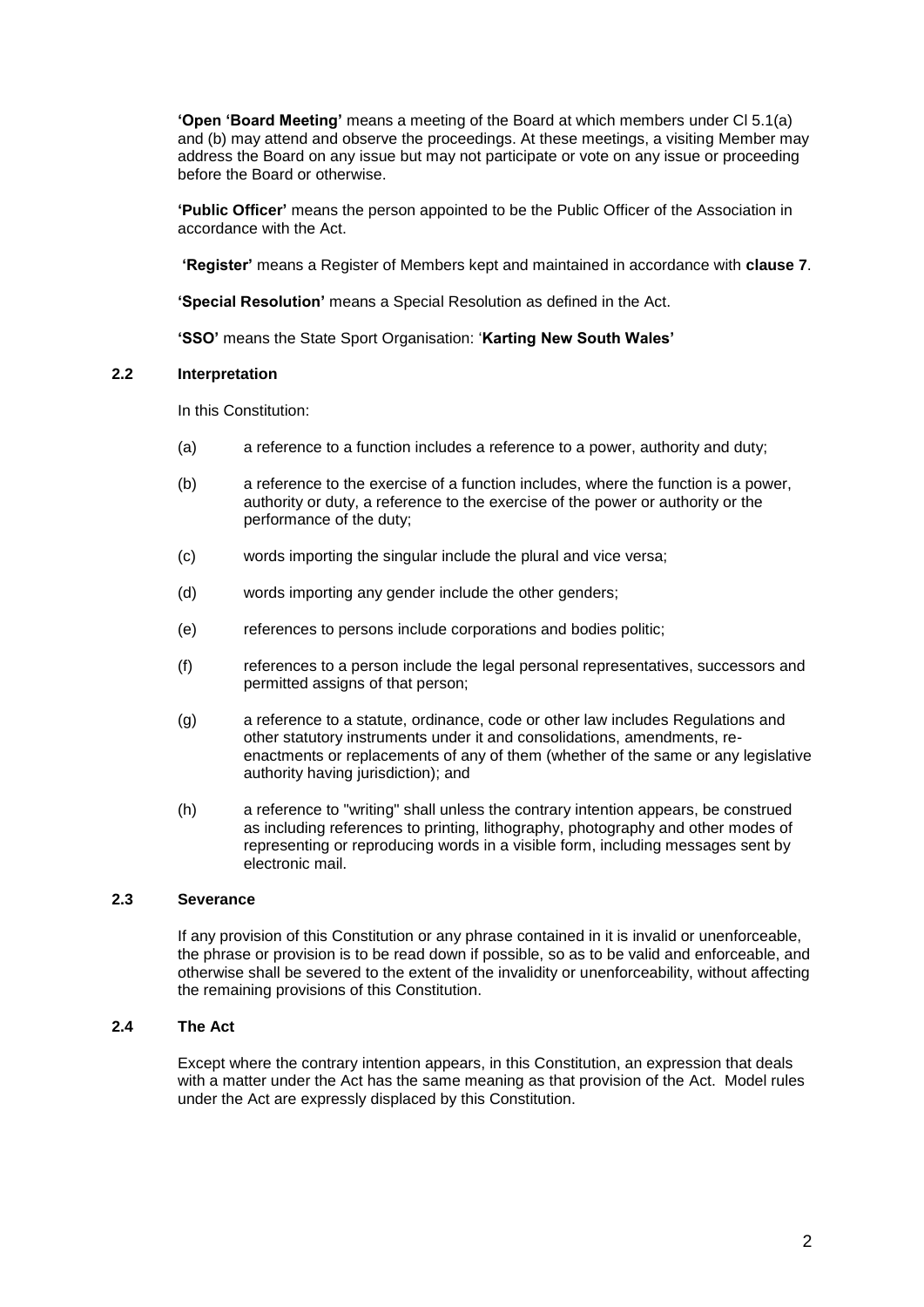# **3. OBJECTS OF THE CLUB**

The Objects of The Board on behalf of the Club and the Members are to:

- (a) conduct, encourage, promote and advance the sport of Kart Racing at Club level, locally and throughout New South Wales;
- (b) act, at all times, on behalf of and in the interest of the Club Members and the sport of Kart Racing in the administration and management of all affairs relating to the Club;
- (c) affiliate and otherwise liaise with the SSO and/or the NSO of which the Club is a Member and adopt their rule and policy frameworks to support and further these Objects;
- (d) abide by, promulgate, enforce and secure uniformity in the application of the rules of Karting Australia Ltd as may be determined from time to time by the NSO and as may be necessary for the management and control of Kart Racing and related activities in New South Wales;
- (e) promote, encourage and foster junior development in Kart Racing particularly at a Club level;
- (f) have regard to the public interest in its operations; and
- (g) undertake and or do all such things or activities which are necessary, incidental or conducive to the advancement of these Objects.

### **4. POWERS OF THE CLUB**

Solely for furthering the Objects, the Club has, in addition to the rights, powers and privileges conferred on it under section 25 of the Act, the legal capacity and powers of a company as set out under section 124 of the *Corporations Act 2001 (Cth)*

# **PART TWO - MEMBERSHIP**

### **5. MEMBERS ®**

### <span id="page-2-0"></span>**5.1 Members ®**

The Members of the Club shall consist of:

- (a) Life Members, who subject to this Constitution, shall have the right to receive notice of General Meetings and to be present, to debate and to vote at General Meetings:
- (b) Individual Members who have attained the age of 18 years, and who subject to this Constitution, shall have the right to receive notice of General Meetings and to be present, to debate and to vote at General Meetings; and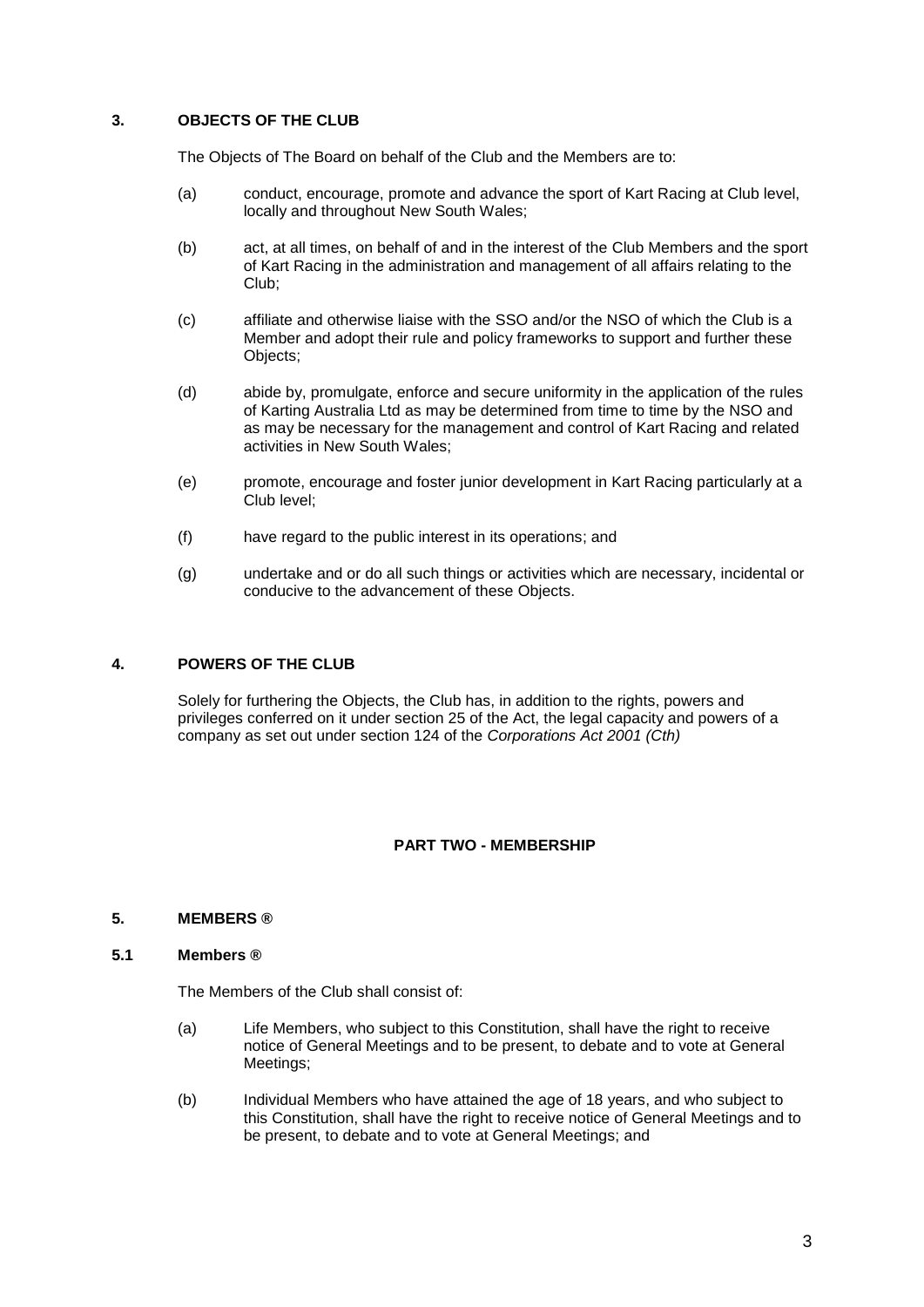(c) Junior Members, who subject to this Constitution, shall have no right to receive notice of General Meetings and no right to be present or debate or vote at General Meetings.

# **5.1.2 Classes of Membership**

Classes of Membership shall be:

- (a) Associate Member shall be a member having all membership rights other than the right to use the Club's racing circuit
- (b) 'Cadet 9', 'Cadet 12', and 'Junior' Racing Members shall be members falling within the age group specified by the NSO being Karting Australia Ltd for the relevant racing classification.
- (c) Senior Racing Members shall be members falling within the age group specified by the NSO being Karting Australia Ltd for the relevant racing classification.
- (d) Family Member shall be a member who shall have become a member of the Club on behalf of that person's family comprising no more persons than that member, that member's spouse / partner and no more that five children being children of the member and / or that member's spouse / partner.

## <span id="page-3-0"></span>**5.2 Life Members**

- (a) The Board may recommend to the Annual General Meeting that any natural person who has rendered distinguished service to the Club be appointed as a Life Member.
- (b) A resolution of the Annual General Meeting to confer life membership (subject to **clause [5.2\(](#page-3-0)c)**) on the recommendation of the Board must be a Special Resolution.
- (c) A person must accept or reject the Club's resolution to confer life membership in writing. Upon written acceptance, the person's details shall be entered upon the Register, and from the time of entry on the Register the person shall be a Life Member.

### **6. MEMBERSHIP APPLICATION**

### <span id="page-3-1"></span>**6.1 Application for Membership**

An application for membership must be:

- (a) in writing on the form prescribed from time to time by the Board (if any), from the applicant or its nominated representative and lodged with the Club; and
- (b) accompanied by the appropriate fee (if any).

### **6.2 Discretion to Accept or Reject Application**

(a) The Club may accept or reject an application whether the applicant has complied with the requirements in **clause [6.1](#page-3-1)** or not. The Club shall not be required or compelled to provide any reason for such acceptance or rejection.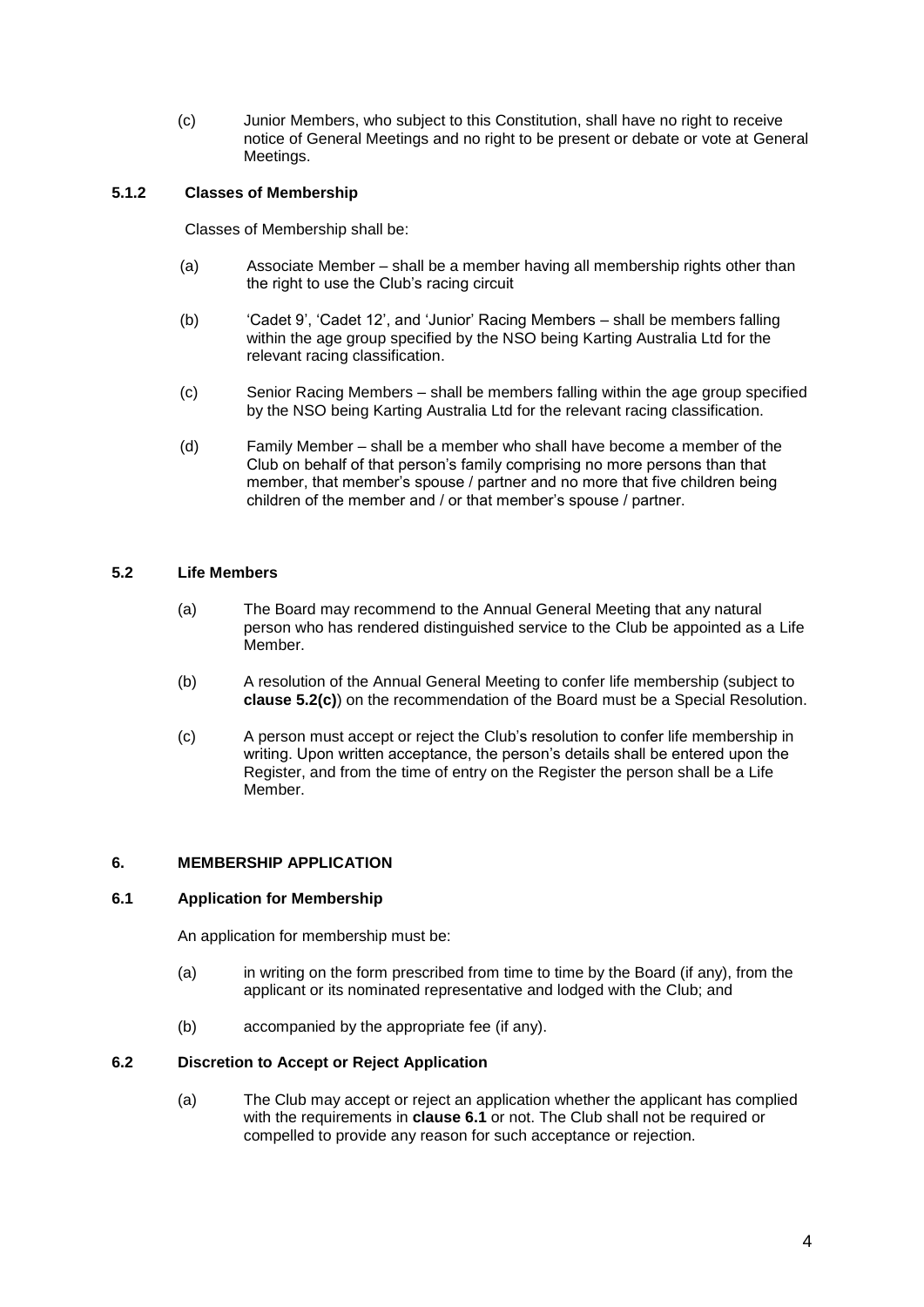- (b) Where the Club accepts an application, the applicant shall become a Member. Membership shall be deemed to commence upon acceptance of the application by the Club. The Register shall be amended accordingly as soon as practicable.
- (c) Where the Club rejects an application, it shall refund any fees forwarded with the application and the application shall be deemed rejected by the Club.

# **6.3 Renewal**

Members (other than Life Members) must renew their membership annually in accordance with the procedures set down by The Board or as set out in the Club Regulations from time to time.

### <span id="page-4-1"></span>**6.4 Deemed Membership**

- (a) All persons who are, prior to the approval of this Constitution under the Act, Members of the Club shall be deemed Members from the time of approval of this Constitution under the Act.
- (b) Any Members of the Club, prior to approval of this Constitution under the Act, who are not deemed Members under **clause [6.4\(a\)](#page-4-1)** shall be entitled to carry on such functions analogous to their previous functions as are provided for under this Constitution.

### <span id="page-4-0"></span>**7. REGISTER OF MEMBERS**

### **7.1 Club to Keep Register**

The Club shall keep and maintain a Register in which shall be entered (as a minimum):

- (a) the full name, address and date of entry of each Member; and
- (b) where applicable, the date of termination of membership of any Member.

Members shall provide notice to the Club of any change in these required details within one month of such change occurring.

## **7.2 Inspection of Register**

Having regard to the Act, confidentiality considerations and privacy laws, an extract of the Register, excluding the address or other direct contact details of any Member, shall be available for inspection (but not copying) by Members, upon reasonable request.

## **7.3 Use of Register**

Subject to the Act, confidentiality considerations and privacy laws, the Register may be used to further the Objects, in such manner as the Board considers appropriate.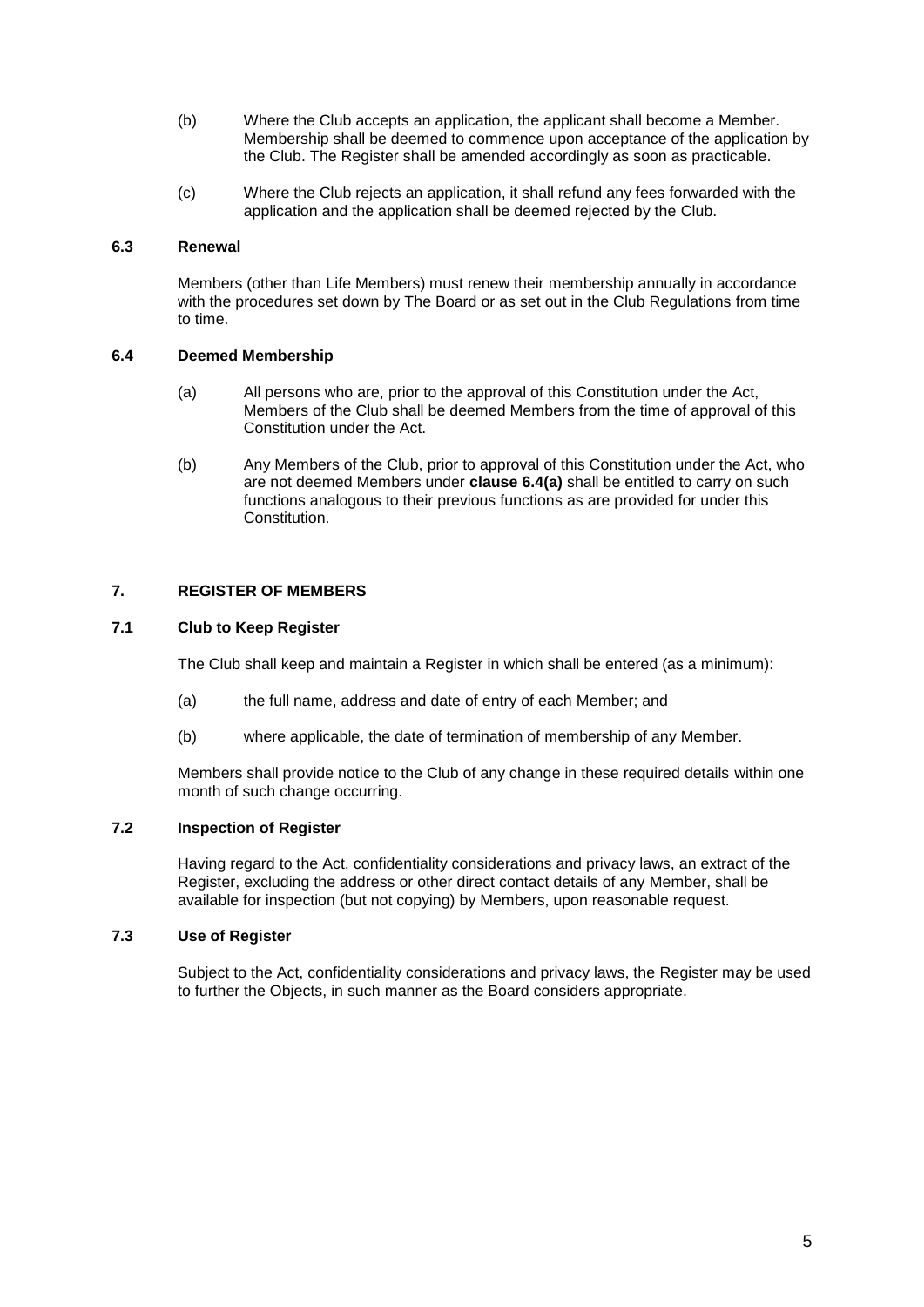# **8. EFFECT OF MEMBERSHIP**

Members acknowledge and agree that:

- (a) This Constitution forms a contract between each of them and the Club and that they are bound by this Constitution and the Regulations.
- (b) they shall comply with and observe this Constitution and the Regulations and any determination, resolution or policy which may be made or passed by the Board or other entity with delegated authority;
- (c) by submitting to this Constitution and Regulations they are subject to the jurisdiction of the Club, the SSO and the NSO.
- (d) the Constitution and Regulations are necessary and reasonable for promoting the Club's Objects and the advancement and protection of the Sport of Kart Racing.
- (e) they are entitled to all the benefits, advantages, privileges and services of Club membership.

### <span id="page-5-2"></span>**9. DISCONTINUANCE OF MEMBERSHIP**

### <span id="page-5-0"></span>**9.1 Notice of Resignation**

- (a) A Member who has paid all arrears of fees payable to the Club may resign or withdraw from membership of the Club by giving one month's notice in writing to the Club.
- (b) Once the Club receives a notice of resignation of membership given under **clause [9.1\(a\)](#page-5-0)**, it must make an entry in the Register that records the date on which the Member ceased to be a Member.

### <span id="page-5-1"></span>**9.2 Discontinuance for Breach**

- (a) Membership of the Club may be discontinued by the Board upon breach of any clause of this Constitution or the Regulations, including, but not limited to, the failure to pay any monies owed to the Club, failure to comply with the Regulations or any resolutions or determinations made or passed by the Board or any duly authorised committee.
- (b) Membership shall not be discontinued by the Board under **clause [9.2\(a\)](#page-5-1)** without the Board first giving the accused Member the opportunity to explain the breach and/or remedy the breach.
- (c) Where a Member fails, in the Board's view to adequately explain or remedy the breach, that Member's membership shall be discontinued under **clause [9.2\(a\)](#page-5-1)** by the Club giving written notice of the discontinuance to the Member. The Register shall be amended to reflect any discontinuance of Membership under this **clause 9.2** as soon as practicable.

# **9.3 Member to Re-Apply**

A Member whose membership has been discontinued under **clauses [9.1](#page-5-0) or [9.2](#page-5-1)**:

(a) must seek renewal or re-apply for membership in accordance with this Constitution; and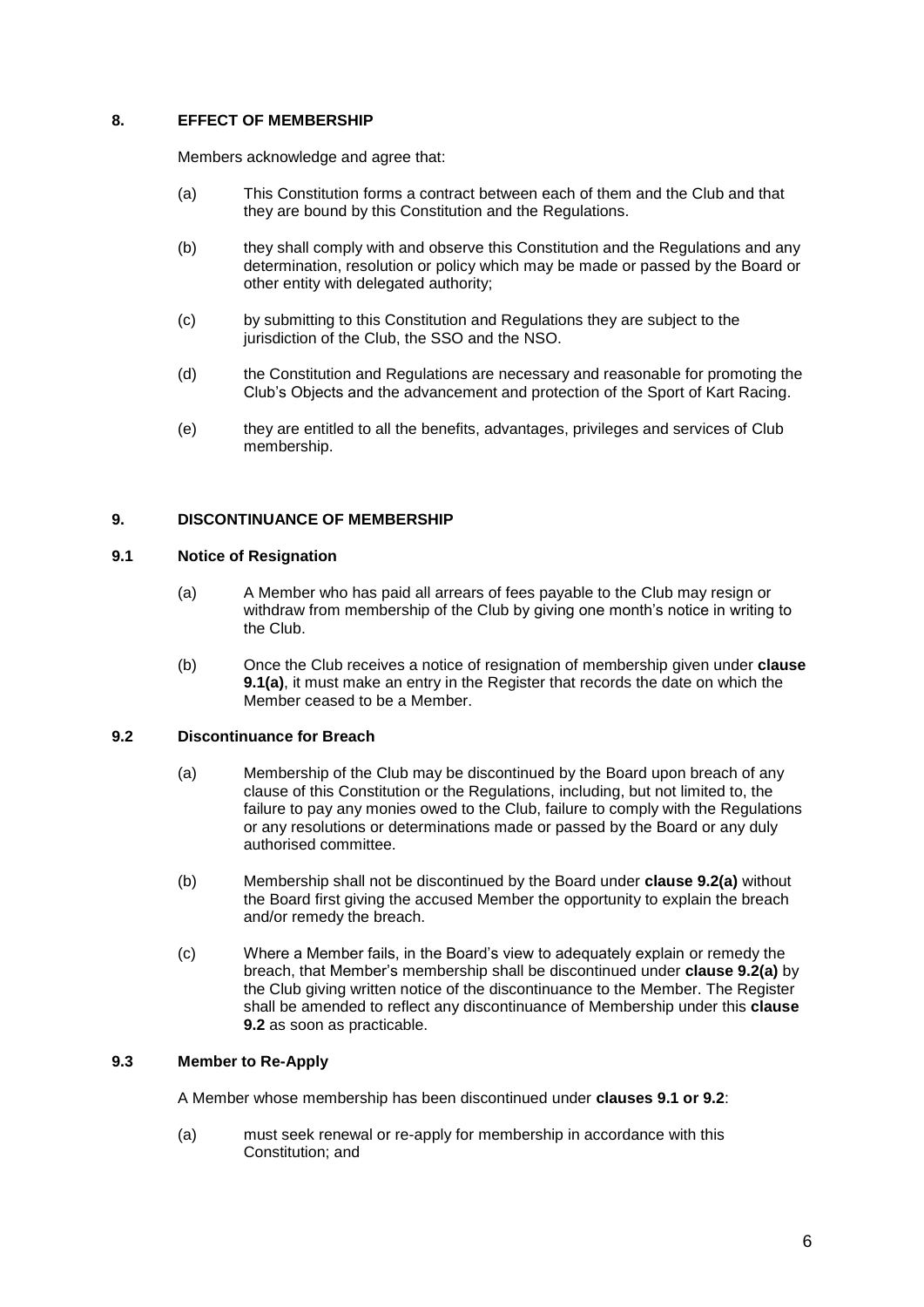(b) may be re-admitted at the discretion of the Board.

## **9.4 Forfeiture of Rights**

A Member who ceases to be a Member, for whatever reason, shall forfeit all rights in and claims upon the Club and its property and shall not use any property of the Club including Intellectual Property. Any Club documents, records or other property in the possession, custody or control of that Member shall be returned to the Club immediately.

### **9.5 Membership may be Reinstated**

Membership which has been discontinued under this **clause [9](#page-5-2)** may be reinstated at the discretion of the Board, with such conditions as it deems appropriate.

### **9.6 Refund of Membership Fees**

Membership fees or subscriptions paid by the discontinued Member may be refunded on a pro-rata basis to the Member upon discontinuance.

### **10. DISCIPLINE ®**

- (a) The Board may commence or cause to be commenced an Investigation and / or Disciplinary proceedings against a Member who has allegedly, or found to have:
	- (i) breached or failed, refused or neglected, to comply with a provision of this Constitution, the Regulations or any resolution or determination of the Board or any duly authorised committee
	- (ii) acted in a manner unbecoming of a Member, or prejudicial to the purposes and interests of the Club and/or
	- (iii) brought the Club, any other Member or related Organisation into disrepute.

That Member will be subject to and will submit unreservedly to the jurisdiction, procedures, penalties and the appeal mechanisms of the Club set out in the determined by the Board or as set out in the Regulations from time to time.

(b) The Board may appoint a Judiciary Committee to deal with any Disciplinary matter referred to it. Such a Judiciary Committee shall operate in accordance with the procedures as set out in the Regulations but is subject always to the Act.

# **11. SUBSCRIPTIONS AND FEES**

The annual Membership subscription (if any) and any fees or other levies payable by Members to the Club and the time for and manner of payment shall be as determined by the Board.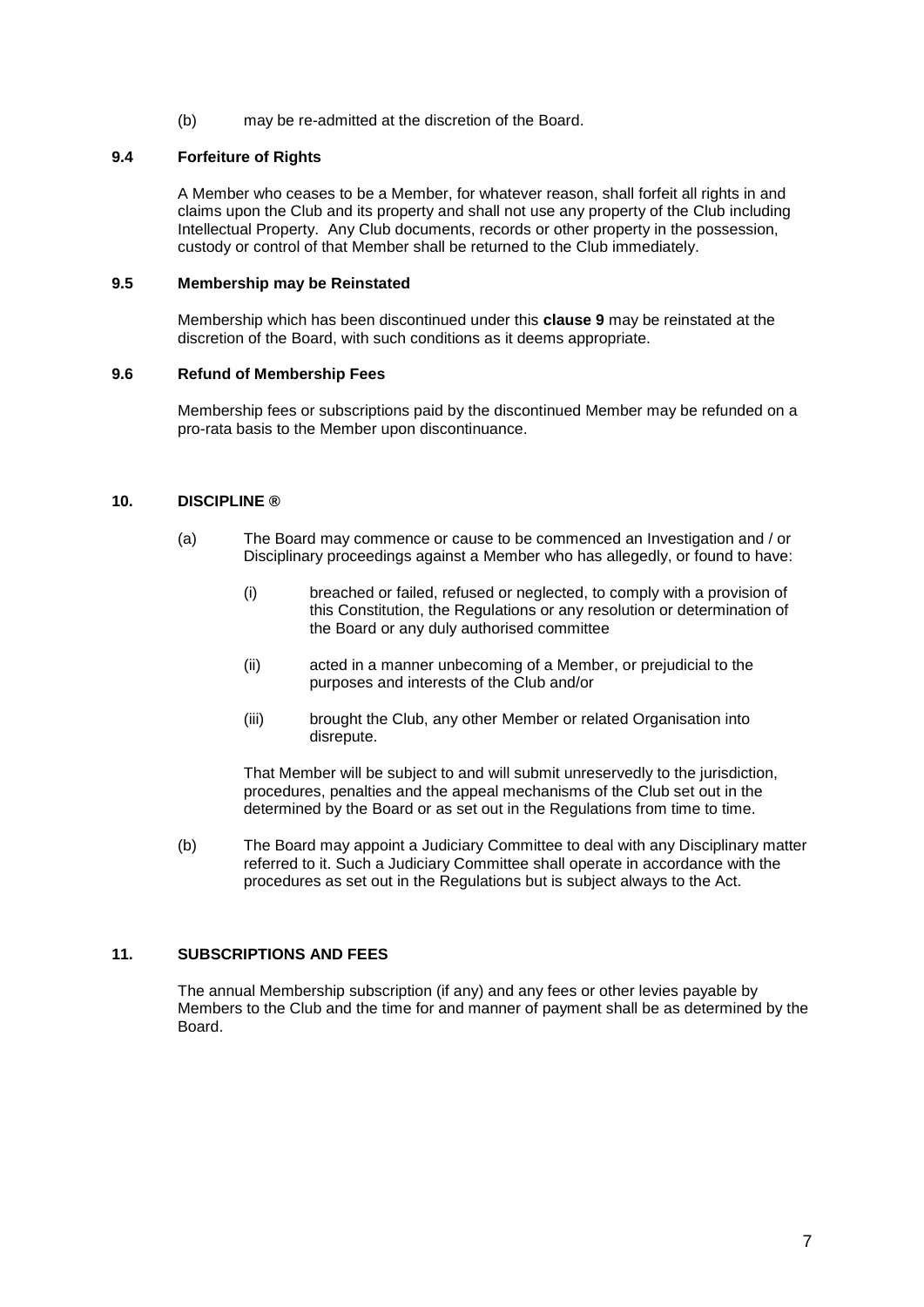# **PART THREE – THE BOARD**

# **12. EXISTING DIRECTORS**

The Members of the administrative or governing body (by whatever name called) of the Club in office immediately prior to approval of this Constitution under the Act shall continue in those positions until the next annual general meeting following such adoption of this Constitution. After this General Meeting the positions of Directors shall be filled, vacated and otherwise dealt with in accordance with this Constitution.

### **13. POWERS OF THE BOARD**

Subject to the Act and this Constitution, the business of the Club shall be managed and the powers of the Club shall be exercised by the Board. In particular, the Board shall act in accordance with the Objects and shall operate for the benefit of the Club Members and the sport of Kart Racing throughout the local area and New South Wales.

## **14. COMPOSITION OF THE BOARD**

### **14.1 Composition of the Board**

The Board shall comprise:

- (a) seven elected directors who must all be Members and who shall be elected under **clause 15** and;
- (b) up to two appointed directors who need not be Members and who may be appointed by the Directors in accordance with **clause [16](#page-9-0)**.

# **14.2 Election and Appointment of Directors ®**

- (a) The elected Directors shall be elected under **clause 15.**
- (b) The appointed Directors may be appointed under **clause 16**.

### **14.3 Portfolios**

The Board may allocate portfolios to Directors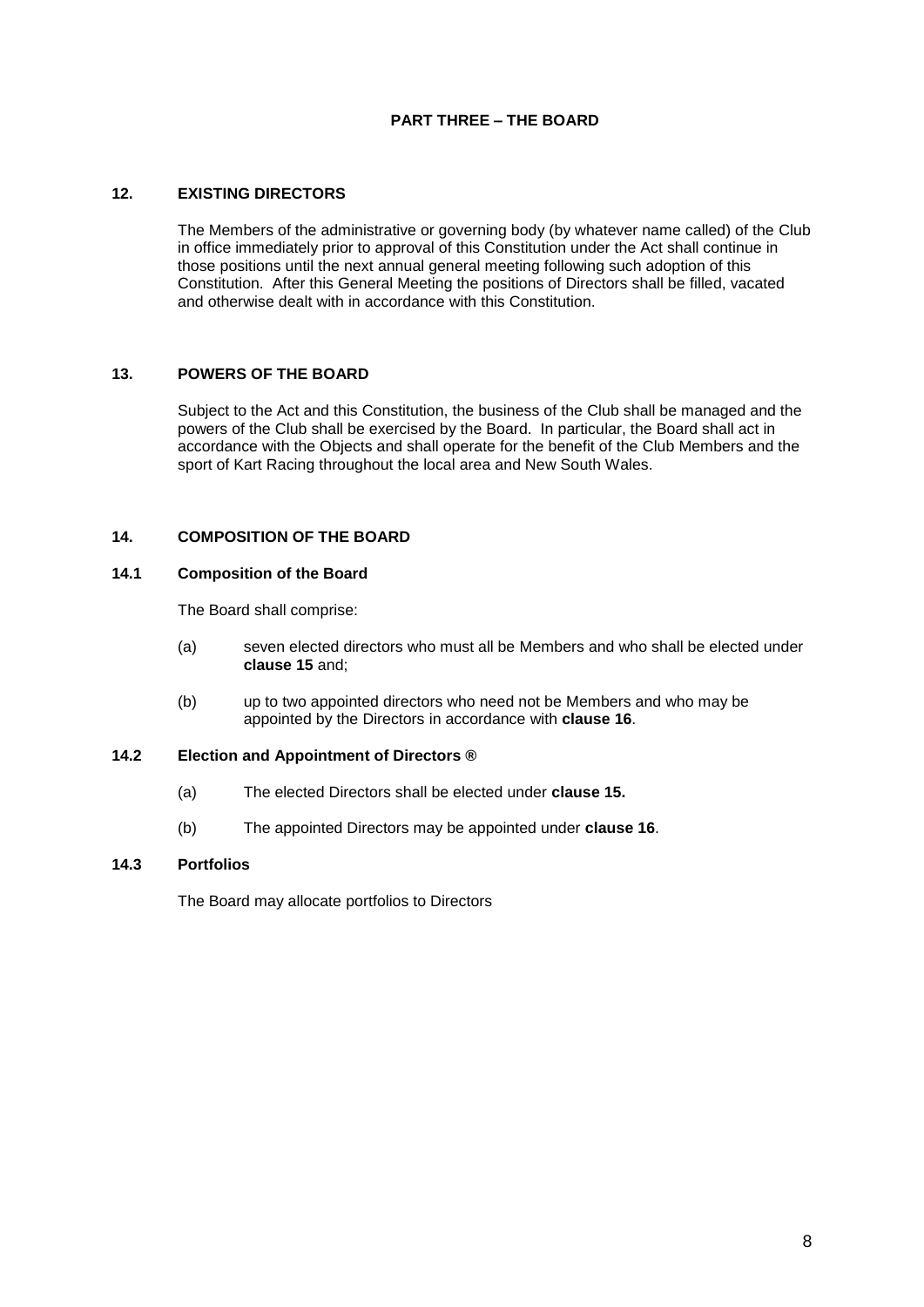# **15. ELECTED DIRECTORS**

### **15.1 Nomination for Board**

- (a) Nominations for elected Director positions shall be called for forty-eight (48) days prior to the Annual General Meeting. When calling for nominations, details of the necessary qualifications and job descriptions for the positions shall also be provided. Qualifications and job descriptions shall be determined by the Board from time to time.
- (b) Nominees for elected Director positions must declare any position they hold in an NSO or SSO

### **15.2 Form of Nomination**

Nominations must be:

- (a) in writing;
- (b) on the prescribed form (if any) provided for that purpose;
- (c) signed by two Individual Members;
- (d) certified by the nominee (who must be a Member) expressing his willingness to accept the position for which he is nominated; and
- (e) delivered to the Club not less than thirty-five (35) days before the date fixed for the Annual General Meeting.

# **15.3 Elections ®**

- (a) If the number of nominations received is equal to the number of vacancies to be filled or if there are insufficient nominations received to fill all vacancies on the Board, then those nominated shall be declared elected.
- (b) If there are insufficient nominations received to fill all vacancies on the Board then further nominations may be received at the Annual General Meeting. If a person nominated at the Annual General Meeting to fill a vacancy is not approved by the majority of Members in attendance at this meeting, the vacancy will be deemed a Casual Vacancy under **clause [17.1](#page-9-1)**.
- (c) If the number of nominations exceeds the number of vacancies to be filled, voting papers shall be prepared containing the names of the candidates in alphabetical order.
- (d) Voting shall be conducted in such a manner and by such a method as determined by the Board from time to time.

# <span id="page-8-0"></span>**15.4 Term of Appointment for Elected Directors**

(a) Directors elected under **clause 15** shall be elected for a term of two years. Subject to provisions in this Constitution relating to early retirement or removal of Directors, elected Directors shall remain in office from the conclusion of the annual general meeting at which the election occurred until the conclusion of the second Annual General Meeting following.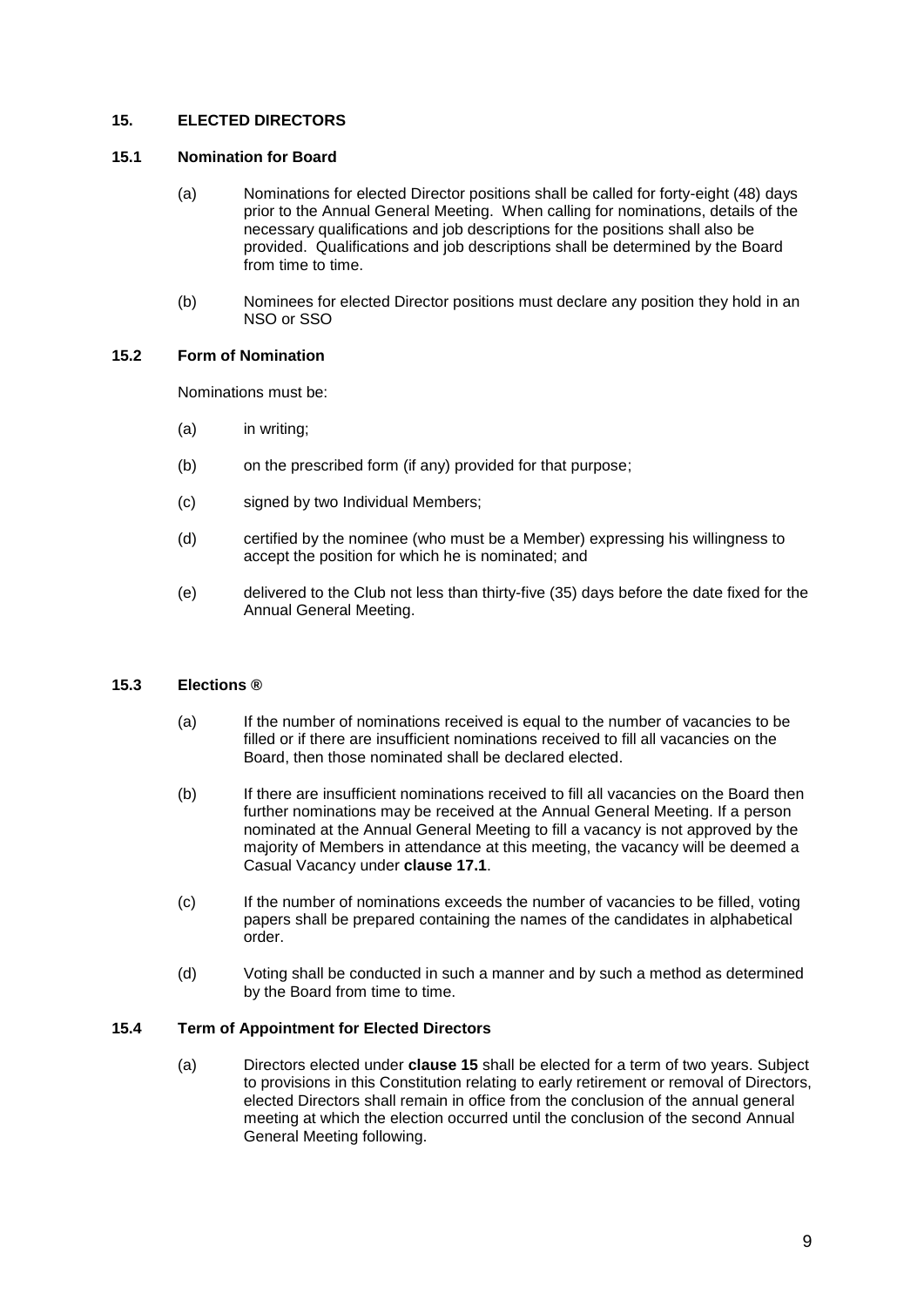- (b) Four (4) elected Directors shall retire in each odd year and three (3) elected Directors shall retire in each even year until, after two (2) years the seven (7) original elected Directors have retired.
- (c) The transitional arrangements for the election of Directors at the first Annual General Meeting following the adoption of this Constitution and thereafter, the sequence of retirements under **clause [15.4\(b\)](#page-8-0)** so as to establish a system of rotational terms shall be determined by the Board. If the Board cannot agree it will be determined by lot.
- (d) Following the adoption of this Constitution, no person who has served as an elected Director for a period of four (4) consecutive full terms shall be eligible for election as an elected Director until the next annual general meeting following the date of conclusion of his last term as an elected Director.

# <span id="page-9-0"></span>**16. APPOINTED DIRECTORS**

### **16.1 Appointment of Directors**

The elected Directors may appoint up to two (2) appointed Directors.

## **16.2 Qualifications for Appointed Directors**

The appointed Directors may have specific skills in commerce, finance, marketing, law or business generally or such other skills which are required by The Board or complement The Board composition. They do not need to be Members.

### **16.3 Term of Appointment**

- (a) Appointed Directors may be appointed by the elected Directors under this Constitution for a term of up to two years, which shall commence at a time determined by The Board.
- (b) Appointed Directors may be appointed to ensure rotational terms that coincide with the elected Directors' rotational terms.
- (c) Any adjustment to the term of appointed Directors appointed under this Constitution necessary to ensure rotational terms under this Constitution shall be determined by The Board.
- (d) Following the adoption of this Constitution, no person who has served as an appointed Director for a period of four (4) consecutive full terms shall be eligible for appointment as an appointed Director until the next Annual General Meeting following the date of conclusion of his last term as an appointed Director.

# **17. VACANCIES ON THE BOARD**

# <span id="page-9-1"></span>**17.1 Casual Vacancies**

Any casual vacancy occurring in the position of Director may be filled by The Board by appointment from among appropriately qualified persons. Any casual vacancy may only be filled for the remainder of the Director's term under this Constitution.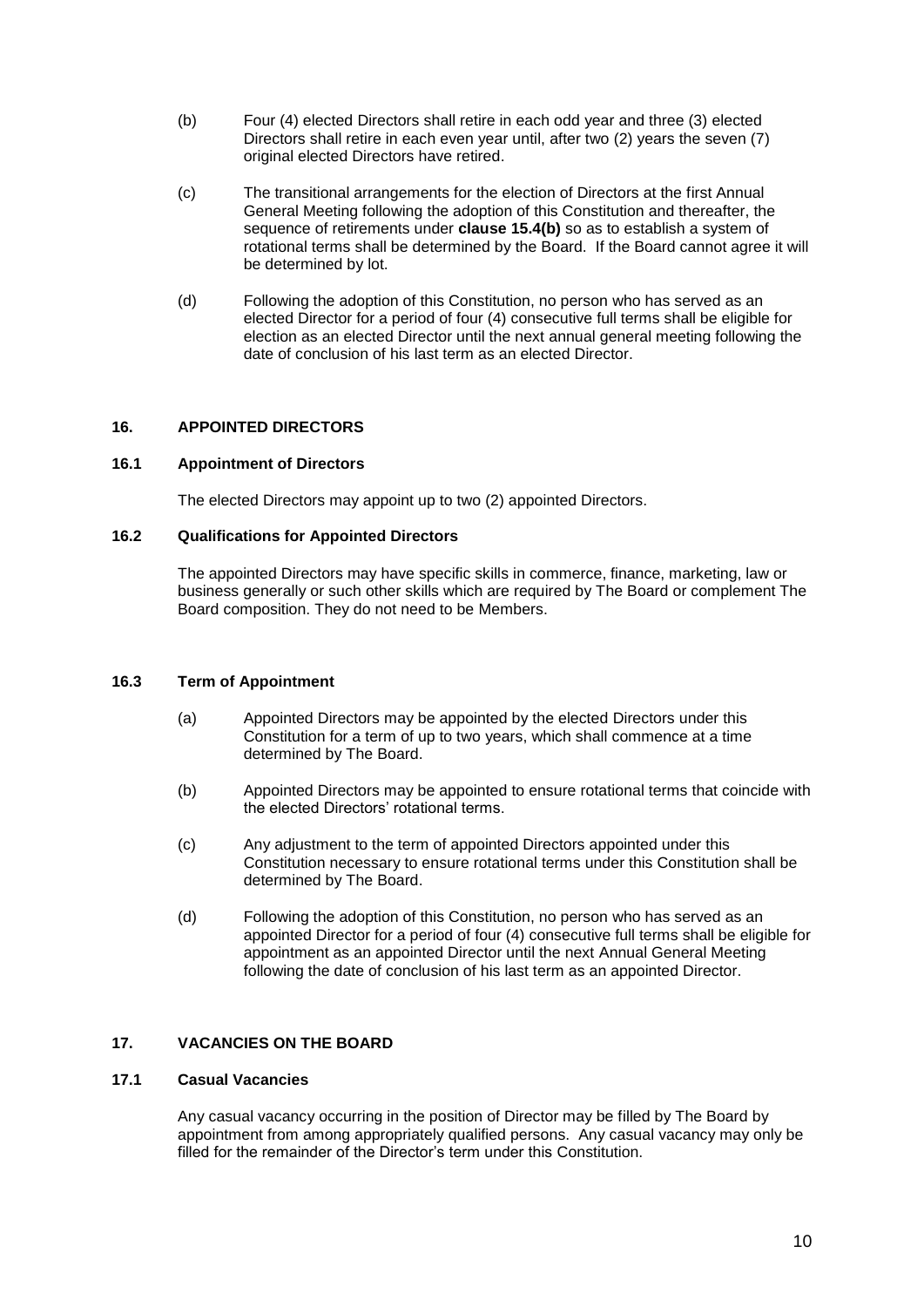# **17.2 Grounds for Termination of Director**

In addition to the circumstances in which the office of a Director becomes vacant by virtue of the Act, the office of a Director becomes vacant if the Director:

- (a) dies
- (b) becomes bankrupt or makes any arrangement or composition with his creditors generally
- (c) becomes of unsound mind or a person whose person or estate is liable to be dealt with in anyway under the law relating to mental health
- (d) resigns his office in writing to the Club
- (e) is absent without the consent of the Board from meetings of the Board held during a period of six months
- (f) holds any office of employment with the Club without the approval of the Board
- (g) is directly or indirectly interested in any contract or proposed contract with the Club and fails to declare the nature of that interest
- (h) in the opinion of the Board (but subject always to this Constitution):
	- (i) has acted in a manner unbecoming or prejudicial to the Objects and interests of the Club
	- (i) has brought the Club into disrepute
- (i) is removed by Special Resolution; or
- (j) would otherwise be prohibited from being a director of a corporation under the *Corporations Act 2001 (Cth.)*.

# **17.3 Board May Act**

In the event of a casual vacancy or vacancies in the office of a Director or Directors, the remaining Directors may act. However, if the number of remaining Directors is not sufficient to constitute a quorum at a meeting of the Board, they may act only for the purpose of increasing the number of Director to a number sufficient to constitute a quorum.

# <span id="page-10-0"></span>**18. MEETINGS OF THE BOARD**

### **18.1 Board to Meet**

- (a) The Board shall meet as often as is deemed necessary in every calendar year for the dispatch of business (and shall be at least as often as is required under the Act). Subject to this Constitution, it may adjourn and otherwise regulate its meetings as it thinks fit. A Director may at any time convene a meeting of the Board within a reasonable time.
- (b) The Board shall however convene a quarterly Open Board Meeting to be held during the first month of each quarterly period namely July; October; January and April. The Board shall give at least fourteen (14) days Notice for such a meeting by placing the Notice on the Club Website. The Board may give Notice by using additional means if it thinks appropriate.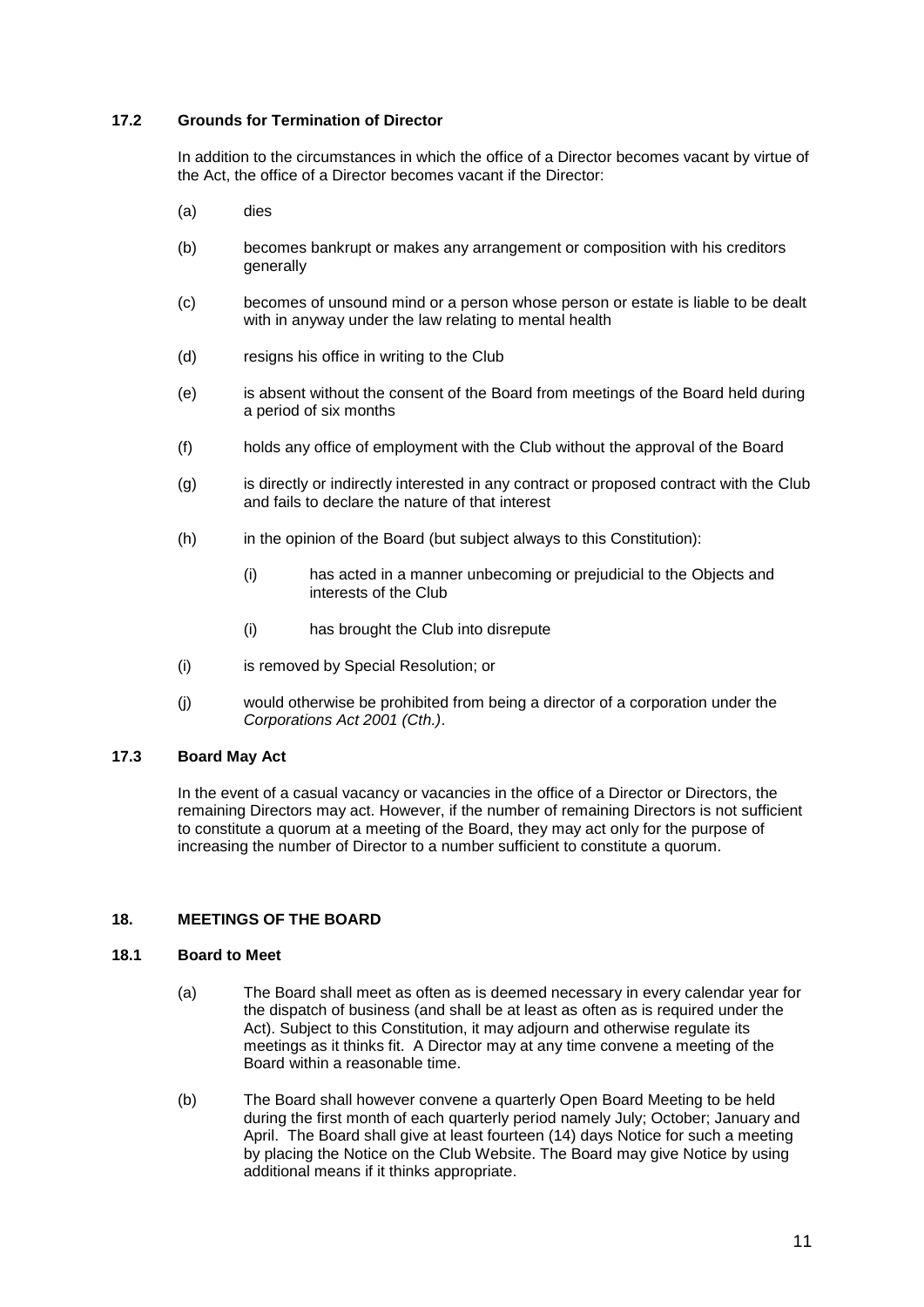# **18.2 Decisions of Board**

Subject to this Constitution, questions arising at any meeting of The Board shall be decided by a majority of votes and a determination of a majority of Directors shall for all purposes be deemed a determination of The Board. All directors shall have one vote on any question. Where voting is equal, the motion will be lost. The Chairperson does not have a casting vote.

# **18.3 Resolutions Not in Meeting**

- (a) A resolution in writing that has been signed or assented to by telegram, cablegram, radiogram, facsimile, telex or other form of visible or other electronic communication by all the Directors for the time being present in Australia shall be as valid and effectual as if it had been passed at a meeting of directors duly convened and held. Any such resolution may consist of several documents in like form each signed by one or more of the Directors.
- <span id="page-11-0"></span>(b) Without limiting the power of The Board to regulate its meetings as it thinks fit, a meeting of The Board may be held where one or more of the Directors is not physically present at the meeting, provided that:
	- (i) All persons participating in the meeting are able to communicate with each other effectively, simultaneously and instantaneously whether by means of telephone or other form of communication.
	- (ii) Notice of the meeting is given to all the Directors entitled to notice in accordance with the usual procedures agreed upon or laid down from time to time by The Board or this Constitution. The notice will specify that Directors are not required to be present in person.
	- (iii) If a failure in communications prevents **clause 18.[3\(b\)\(i\)](#page-11-0)** from being satisfied by the number of Directors which constitutes a quorum, and none of such Directors are present at the place where the meeting is deemed by virtue of the further provisions of this rule to be held, then the meeting shall be suspended until **clause 18.[3\(b\)\(i\)](#page-11-0)** is satisfied again. If such condition is not satisfied within fifteen minutes from the interruption, the meeting shall be deemed to have been terminated or adjourned.
	- (iv) Any meeting held where one or more of the Directors is not physically present shall be deemed to be held at the place specified in the notice of the meeting, provided a Director is there present. If no Director is there present, the meeting shall be deemed to be held at the place where the Chairperson of the meeting is located.

# **18.4 Quorum**

At meetings of the Board the number of Directors whose presence is required to constitute a quorum is four (4)

### **18.5 Notice of Board Meetings**

Unless all Directors agree to hold a meeting at shorter notice (which agreement shall be sufficiently evidenced by their apology or presence) not less than fourteen (14) days written notice of the meeting of The Board shall be given to each Director. The agenda shall be forwarded to each Director not less than four (4) days prior to such meeting.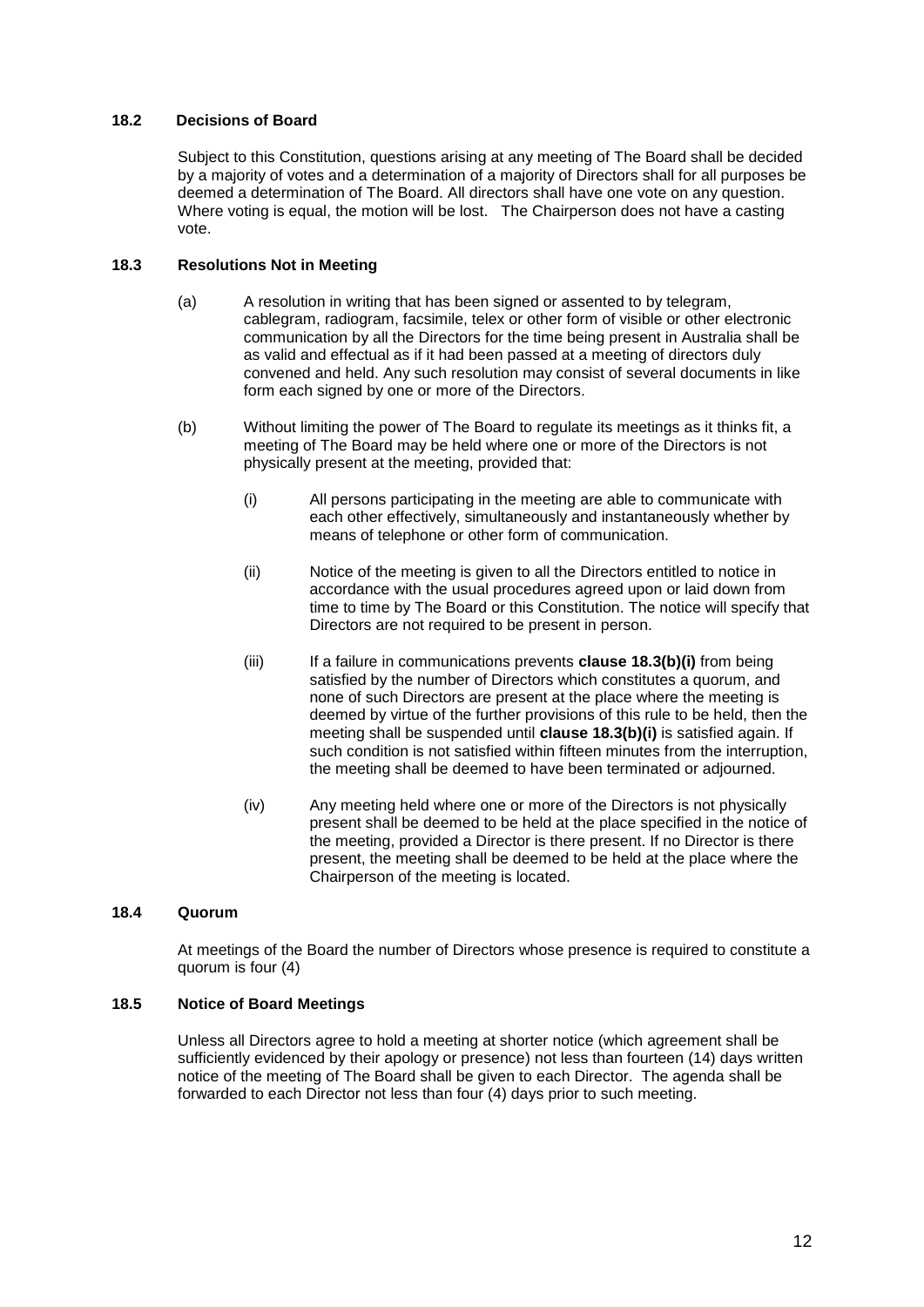## **18.6 Chairperson**

The Board shall appoint a Chairperson from among its number. The Chairperson shall be the nominal head of the Club and will act as chair of any Board meeting or General Meeting at which he is present. If the Chairperson is not present, or is unwilling or unable to preside at a Board meeting the remaining Directors shall appoint another Director to preside as Chair for that meeting only.

### **18.7 Conflict of Interest ®**

A Director shall declare his interest in any contractual, selection, disciplinary, or financial matter in which a conflict of interest arises or may arise. He shall, unless otherwise determined by The Board, absent himself from discussions of such matters and shall not be entitled to vote in respect of such matters. If the Director casts a vote, the vote shall not be counted. In the event of any uncertainty as to whether it is necessary for a Director to absent himself from discussions and refrain from voting, the issue should be immediately determined by vote of The Board. If this is not possible, the matter shall be adjourned or deferred.

### <span id="page-12-0"></span>**18.8 Disclosure of Interests**

- (a) The nature of the interest of a Director must be declared at the meeting of The Board at which the relevant matter is first taken into consideration, if the interest then exists. In any other case, the interest should be revealed to The Board at the next meeting of The Board. If a Director becomes interested in a matter after it is made or entered into, the declaration of the interest must be made at the first meeting of The Board held after the Director becomes interested.
- (b) All disclosed interests must also be disclosed to each Annual General Meeting in accordance with the Act.

### <span id="page-12-1"></span>**18.9 General Disclosure**

A general notice stating that a Director is a Member of any specified firm or company and that he is 'interested' in all transactions with that firm or company is sufficient declaration under **clause [18.8](#page-12-0)**. After the distribution of the general notice, it is not necessary for the Director to give a special notice regarding any particular transaction with that firm or company.

## **18.10 Recording Disclosures ®**

Any declaration made, any disclosure or any general notice given by a Director in accordance with **clauses 18.7, [18.8](#page-12-0)** and/or **[18.9](#page-12-1)** must be recorded in the minutes of the relevant meeting.

### **19. DELEGATIONS**

### **19.1 Board May Delegate Functions**

The Board may, by instrument in writing, create, establish or appoint special Committees, Individual officers and consultants to carry out specific duties and functions.

It will determine what powers these Committees are given. In exercising its power under this clause, The Board must take into account broad stakeholder involvement.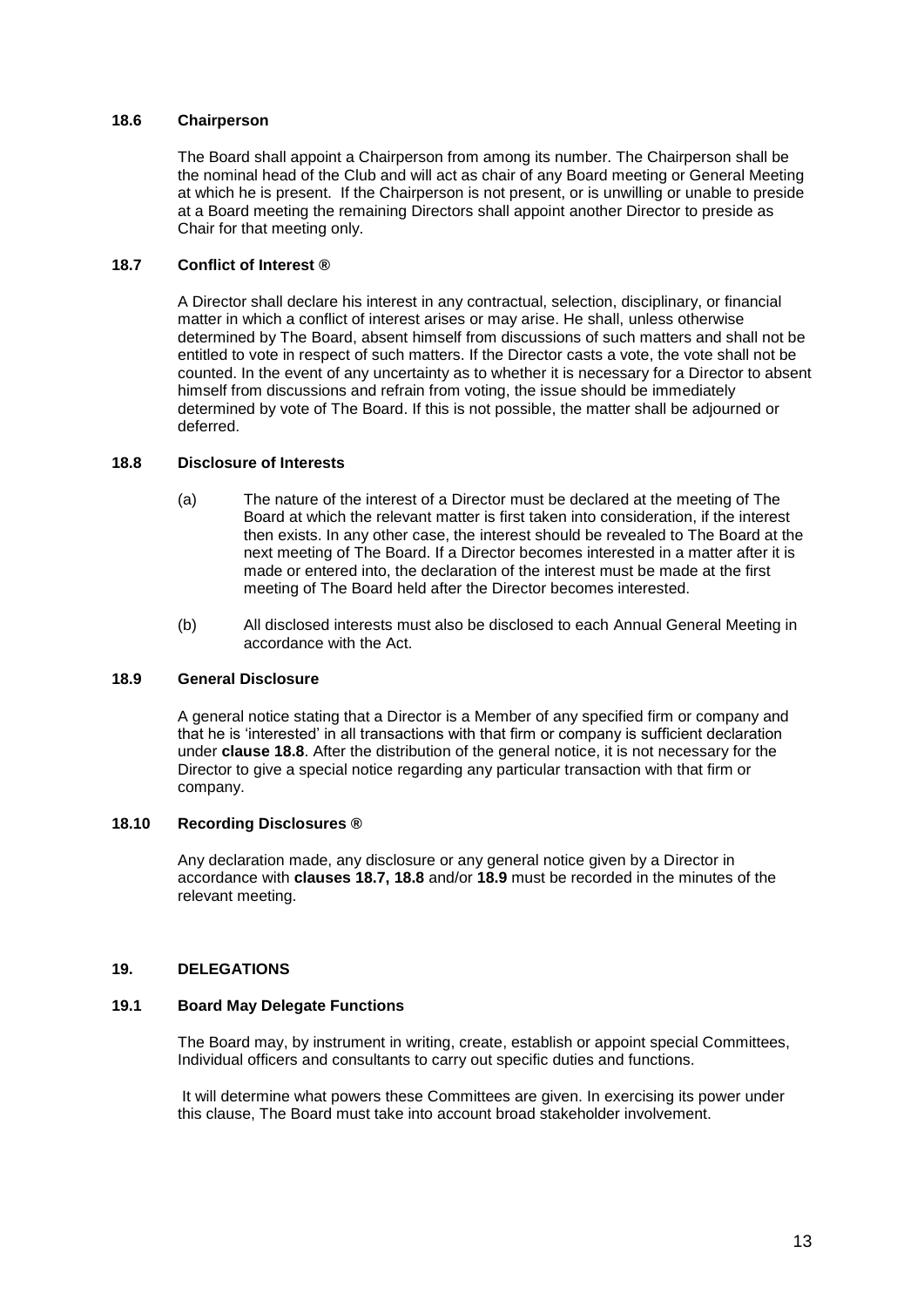## **19.2 Delegation by Instrument**

In the establishing instrument, The Board may delegate such functions as are specified in the instrument, other than:

- (a) this power of delegation; and
- (b) a function imposed on The Board or the executive officer by the Act, any other law, this Constitution, or by resolution of the Club in a General Meeting.

### **19.3 Delegated Function Exercised in Accordance with Terms**

A function, the exercise of which has been delegated under this clause, may, while the delegation remains unrevoked, be exercised from time to time in accordance with the terms of the delegation.

## **19.4 Procedure of Delegated Entity**

The procedures for any entity exercising delegated power shall, subject to this Constitution and with any necessary or incidental amendment, be the same as that applicable to meetings of The Board under **clause [18](#page-10-0)**. The entity exercising delegated powers shall make decisions in accordance with the Objects, and it shall promptly provide The Board with details of all material decisions. The entity shall also provide any other reports, minutes and information required by The Board.

### **19.5 Delegation May Be Conditional**

A delegation under this clause may be made subject to certain conditions or limitations regarding the exercise of any function. These may be specified in the delegation.

#### **19.6 Revocation of Delegation**

At any time The Board may, by instrument in writing, revoke wholly or in part any delegation made under this clause. It may amend or repeal any decision made by a body or person under this clause.

# **20. SEAL**

- (a) The Club may have a Seal upon which its Corporate name shall appear in legible characters.
- (b) The Seal shall not be used without the express authorisation of The Board. Every use of the Seal shall be recorded in the Club's minute book. Two Directors must witness every use of the Seal, unless The Board determines otherwise.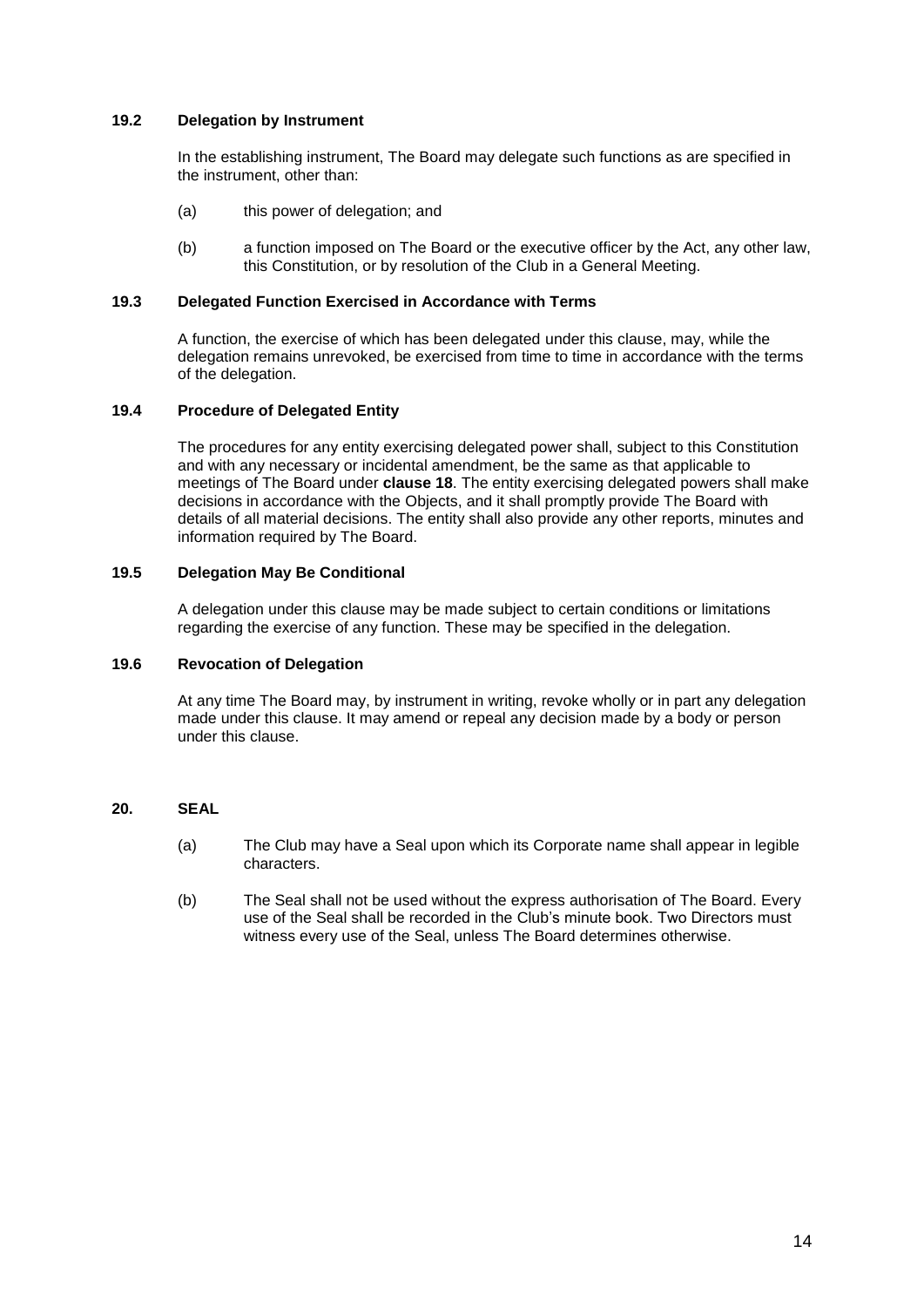# **PART FOUR – GENERAL MEETINGS**

# **21. ANNUAL GENERAL MEETING**

- (a) The Club's Annual General Meeting shall be held in accordance with the Act and this Constitution. It should be held on a date and at a venue determined by The Board.
- (b) All General Meetings other than the Annual General Meeting shall be Special General Meetings and shall be held in accordance with this Constitution.

### **22. SPECIAL GENERAL MEETINGS**

### **22.1 Special General Meetings May be Held**

The Board may, whenever it thinks fit, convene a Special General Meeting. When, but for this clause, more than fifteen months elapses between Annual General Meetings, The Board shall convene a Special General Meeting before the expiration of that period.

## **22.2 Requisition of Special General Meetings**

- (a) The secretary will convene a Special General Meeting when ten per cent of Members (no less) submit a requisition in writing.
- (b) The requisition for a Special General Meeting shall state the object(s) of the meeting, be signed by the Members making the requisition and be sent to the Club. The requisition may consist of several documents in a like form, each signed by one or more of the Members making the requisition.
- (c) If The Board does not cause a Special General Meeting to be held one month after the date in which the requisition is sent to the Club, the Members making the requisition, or any of them, may convene a Special General Meeting to be held no later than three months after that date.
- (d) A Special General Meeting convened by Members under this Constitution shall be convened in the same manner, or as close as possible, as those convened by The Board.

### **23. NOTICE OF GENERAL MEETING**

- (a) Notice of every General Meeting shall be given to every Life Member and Individual Member entitled to receive notice. Notices shall be sent to the addresses appearing in the Club's Register. The auditor and Directors shall also be entitled to receive notice of every General Meeting. This will be sent to the auditor's last known address. No other person shall be entitled, as of right, to receive notices of General Meetings.
- (b) A notice of a General Meeting shall specify the place, day and hour of the meeting and shall state the business to be transacted at the meeting.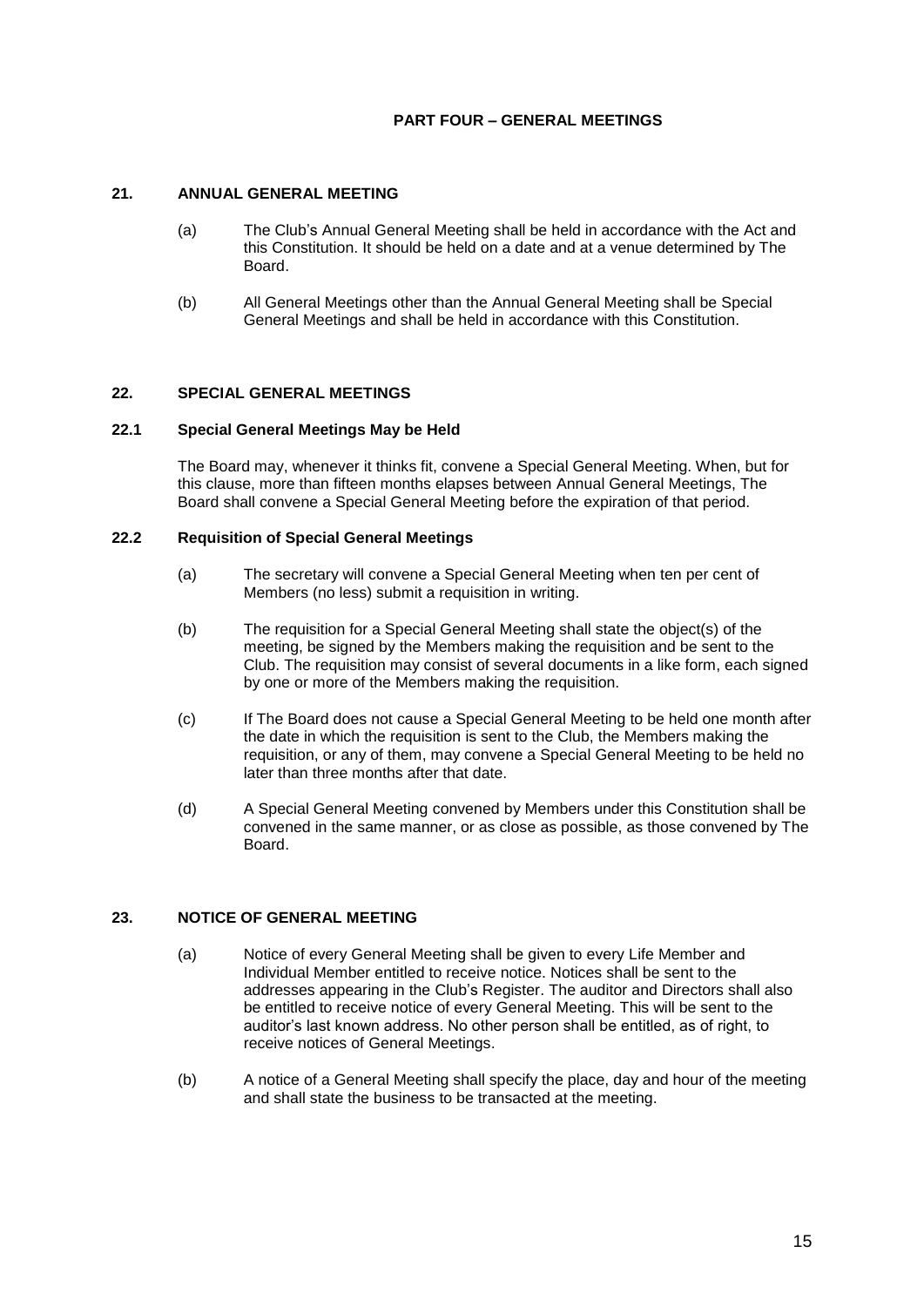- (c) At least twenty-one (21) days' notice of a General Meeting shall be given to those Members entitled to receive notice, together with:
	- (i) the agenda for the meeting; and
	- (ii) any notice of motion received from Members entitled to vote.
- (d) Notice of every General Meeting shall be given in the manner authorised in **clause [37](#page-20-0)**.

### <span id="page-15-0"></span>**24. BUSINESS**

- (a) The business to be transacted at the Annual General Meeting includes the consideration of accounts and the reports of the Board and auditors, the election of Directors under this Constitution and the appointment of the auditors.
- (b) All business that is transacted at a General Meeting and at an Annual General Meeting, with the exception of those matters set down in **clause [24\(a\)](#page-15-0)**, shall be special business.
- (c) No business other than that stated on the notice for a General Meeting shall be transacted at that meeting.

### **25. NOTICES OF MOTION**

Members entitled to vote may submit notices of motion for inclusion as special business at a General Meeting. All notices of motion must be submitted in writing to the Club no less than thirty-five days (excluding receiving date and meeting date) prior to the general meeting.

# **26. PROCEEDINGS AT GENERAL MEETINGS**

### **26.1 Quorum**

No business shall be transacted at any General Meeting unless a quorum is present at the time when the meeting proceeds to business. A quorum for General Meetings of the Club shall be **15** Members.

## **26.2 Chairperson to Preside**

The Chairperson of The Board shall, subject to this Constitution, preside as Chair at every General Meeting except:

- (a) in relation to any election for which the Chairperson is a nominee; or
- (b) where a conflict of interest exists.

If the Chairperson is not present, or is unwilling or unable to preside, the Directors present shall appoint another Director to preside as Chairperson for that meeting only.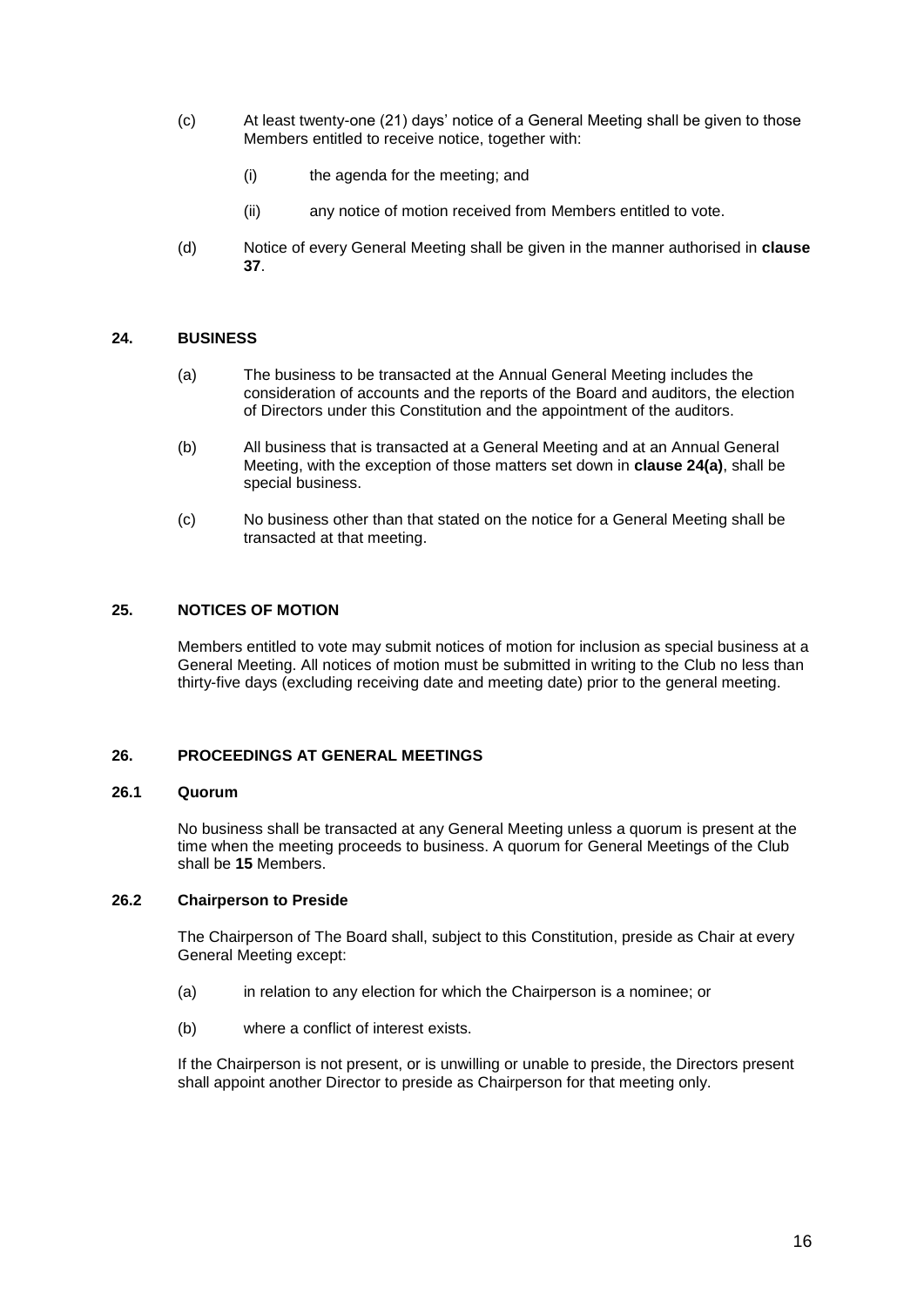## <span id="page-16-0"></span>**26.3 Adjournment of Meeting**

- (a) If within half an hour from the time appointed for the meeting a quorum is not present, the meeting shall be adjourned until the same day in the next week at the same time and place or to a date, time or place determined by the Chairperson. If at the adjourned meeting a quorum is not present within half an hour from the time appointed for the meeting, the meeting will lapse.
- (b) The Chairperson may, with the consent of any meeting at which a quorum is present, and shall, if so directed by the meeting, adjourn the meeting from time to time and from place to place. No business shall be transacted at any adjourned meeting other than the business left unfinished at the meeting from which the adjournment took place.
- (c) When a meeting is adjourned for thirty days or more, notice of the adjourned meeting shall be given as in the case of an original meeting.
- (d) Except as provided in **clause [26.3\(c\)](#page-16-0)** it shall not be necessary to give any notice of an adjournment or the business to be transacted at any adjourned meeting.

### <span id="page-16-1"></span>**26.4 Voting Procedure**

At any meeting a resolution put to the vote of the meeting shall be decided on a show of hands unless a poll is (before or on the declaration of the result of the show of hands) demanded by:

- (a) the Chairperson; or
- (b) a simple majority of the Members.

### **26.5 Recording of Determinations**

Unless a poll is demanded under **clause [26.4](#page-16-1)**, the Chairperson's declaration shall be conclusive evidence of the result of a resolution decided by a show of hands. The declaration does not need to record the number of votes in favour of or against the resolution; the result of the resolution must be recorded in the Club's book of proceedings.

### **26.6 Where Poll Demanded**

If a poll is duly demanded under **clause [26.4](#page-16-1)** it shall be taken in such a manner and either at once or after an interval or adjournment or otherwise as the Chairperson directs. The result of the poll shall be the resolution of the meeting.

# **27. VOTING AT GENERAL MEETINGS ®**

### **27.1 Members Entitled to Vote**

Each Individual Member or Life Member shall be entitled to one vote at General Meetings. No other Member shall be entitled to vote but shall, subject to this Constitution, have and be entitled to exercise those rights set out in **clause [5.1](#page-2-0)**.

## **27.2 Chairperson May Exercise Casting Vote**

Where voting at General Meetings is equal, the Chairperson may exercise a casting vote. If the Chairperson does not exercise a casting vote the motion will be lost.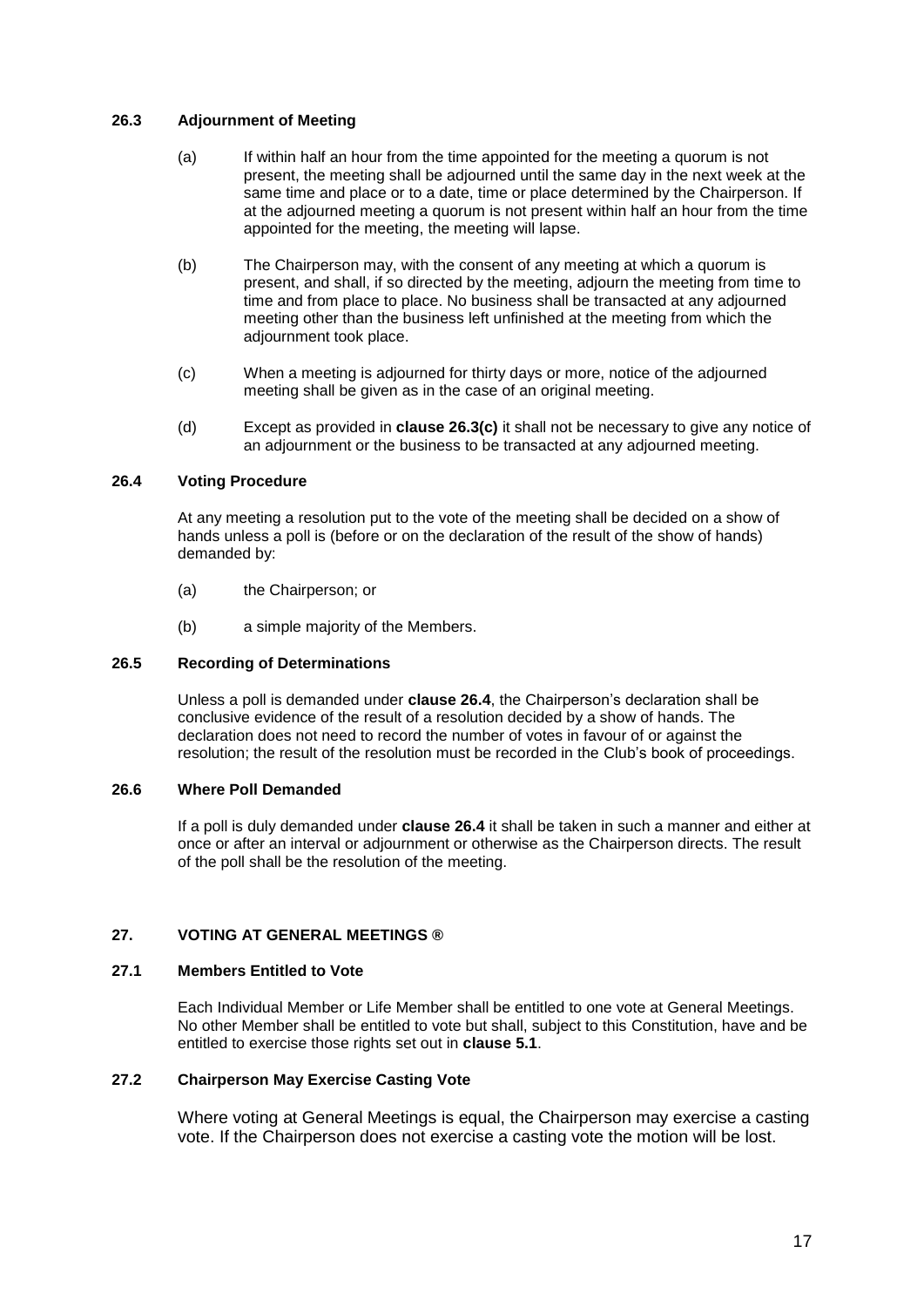# **27.3 Proxy Voting**

Proxy voting shall not be permitted at all General Meetings.

### **27.4 Postal Voting**

No motion shall be determined by a postal ballot unless determined by The Board. If The Board so determines, the postal ballot shall be conducted under the procedures set by The Board from time to time.

# **PART FIVE – ADMINISTRATION**

### **28. GRIEVANCE PROCEDURE ®**

- (a) The grievance procedure set out in this rule applies to disputes under these rules between a Member and:
	- (i) another Member; or
	- (ii) the Club.
- (b) The parties to the dispute must meet and discuss the matter in dispute, and, if possible, resolve the dispute within fourteen days after the dispute comes to the attention of all parties.
- (c) If the parties are unable to resolve the dispute at the meeting or if a party fails to attend that meeting, then the parties must, within ten (10) days, refer the dispute for resolution to an independent tribunal established by the SSO in accordance with the procedures determined by the SSO from time to time.
- (d) The Board may prescribe additional grievance procedures in the Regulations consistent with this Clause.

### **29. RECORDS AND ACCOUNTS**

#### **29.1 Records**

The Club shall establish and maintain proper records and minutes concerning all of its transactions, business, meetings and dealings (including those of the Club and The Board). It shall produce these as appropriate at each Board or General Meeting.

### **29.2 Records Kept in Accordance with the Act**

Proper accounting and other records shall be kept in accordance with the Act. The books of account shall be kept in the care and control of the Secretary.

# **29.3 Board to Submit Accounts**

The Board shall submit the Club's statements of account to the Members at the Annual General Meeting in accordance with this Constitution and the Act.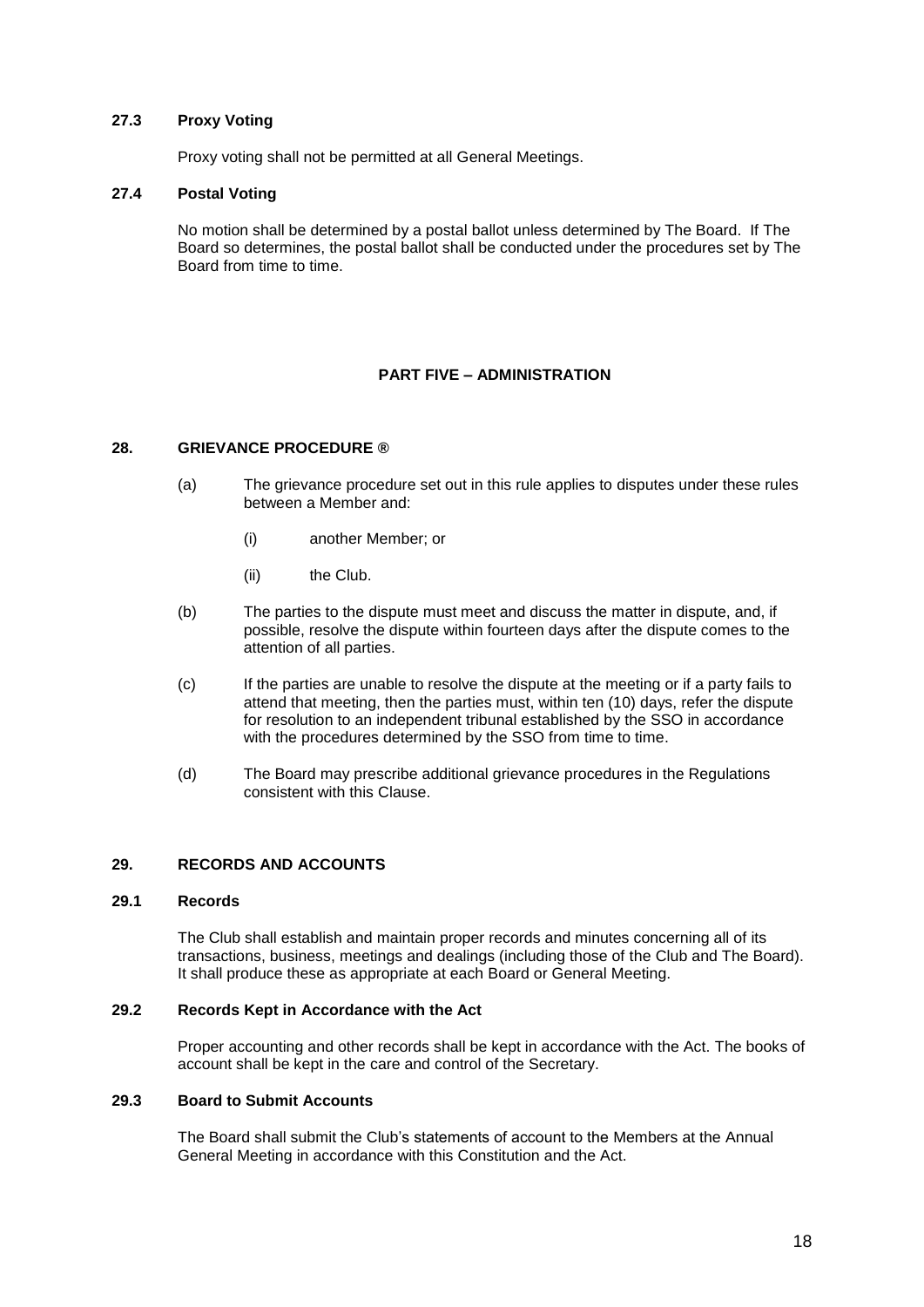## **29.4 Accounts Conclusive**

The statements of account, when approved or adopted by an Annual General Meeting, shall be conclusive except when errors have been discovered within three months after such approval or adoption.

### **29.5 Accounts to be Sent to Members**

The Secretary shall cause to be sent to all persons entitled to receive notice of Annual General Meetings in accordance with this Constitution, a copy of the statements of account, The Board's report, the auditor's report and every other document required under the Act (if any).

## **29.6 Negotiable Instruments**

All cheques, promissory notes, bankers, drafts, bills of exchange and other negotiable instruments, and all receipts for money paid to the Club, shall be signed, drawn, accepted, endorsed or otherwise executed, as the case may be, by any two duly authorised Directors or in such other manner as The Board determines.

# **30. AUDITOR**

- (a) A properly qualified auditor or auditors shall be appointed by the Club in a general meeting. The auditor's duties shall be regulated in accordance with the Act. If no relevant provisions exist under the Act the duties shall be regulated in accordance with the *Corporations Act 2001 (Cth.)* and generally accepted principles and/or any applicable Code of Conduct. The auditor may be removed by the Club in a General Meeting.
- (b) The accounts of the Club shall be examined and the correctness of the profit and loss accounts and balance sheets ascertained by an auditor or auditors at the conclusion of each financial year.

### **31. INCOME**

- 31.1 Income and property of the Club shall be derived from such sources as The Board determines from time to time.
- 31.2 The income and property of the Club shall be applied solely towards the promotion of the Objects.
- 31.3 Except as prescribed in this Constitution or the Act:
	- (a) no portion of the income or property of the Club shall be paid or transferred, directly or indirectly, by way of dividend, bonus or otherwise to any Member
	- (b) no remuneration or other benefit in money or money's worth shall be paid or given by the Club to any Member who holds any office of the Club.
- 31.4 Payment in good faith of or to any Member can be made for:
	- (a) any services actually rendered to the Club whether as an employee, Director or otherwise
	- (b) goods supplied to the Club in the ordinary and usual course of operation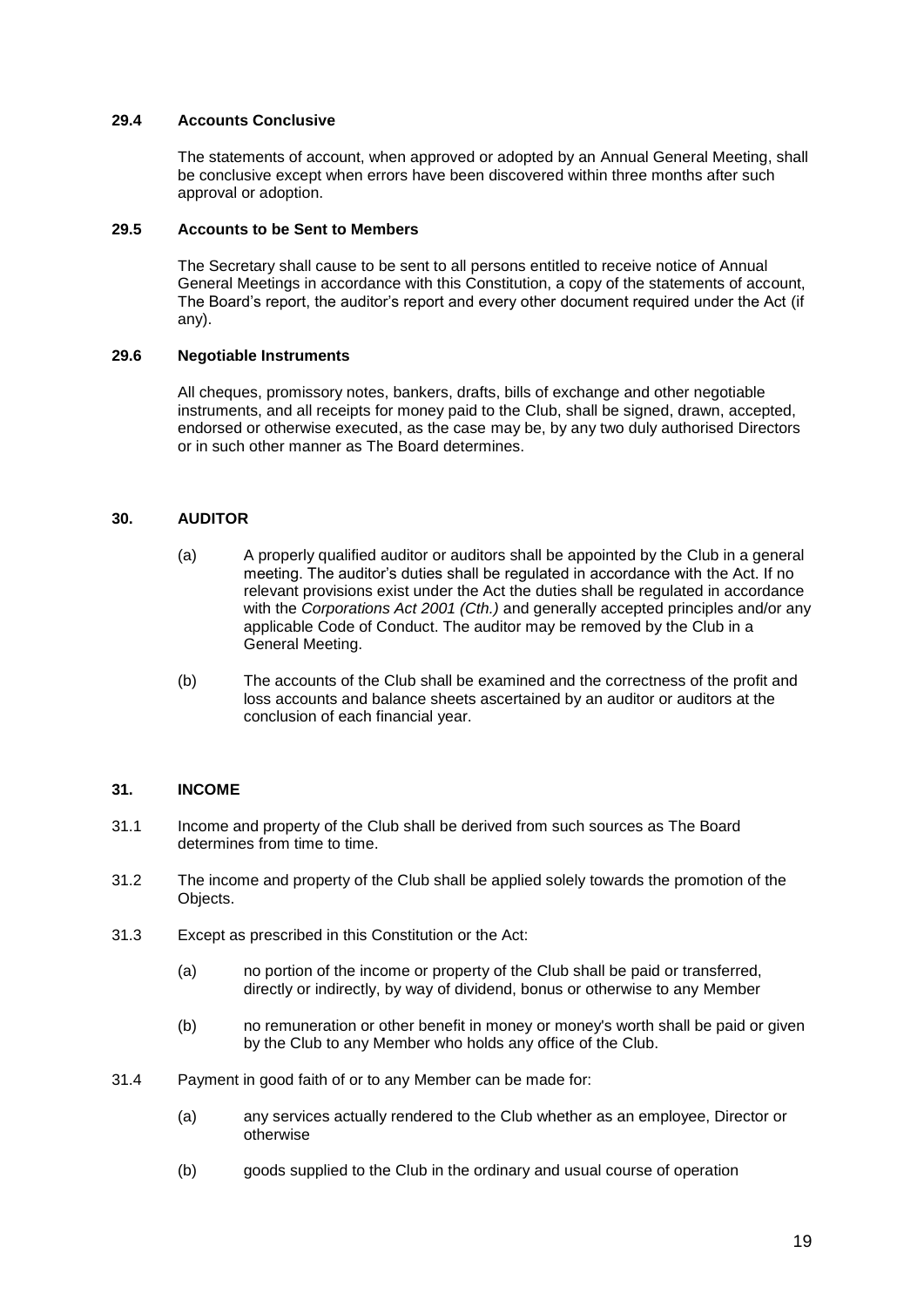- (c) interest on money borrowed from any Member
- (d) rent for premises demised or let by any Member to the Club; or
- (e) any out-of-pocket expenses incurred by a Member on behalf of the Club.

Nothing in **clauses 31.2 or 31.3** preclude such payments provided they do not exceed the amount ordinarily payable between ordinary commercial parties dealing at arm's length in a similar transaction.

# **32. WINDING UP**

- (a) Subject to this Constitution the Club may be wound up in accordance with the Act.
- (b) The liability of the Members of the Club is limited.
- (c) Every Member undertakes to contribute to the assets of the Club in the event of it being wound up while a Member, or within one year after ceasing to be a Member, for payment of the debts and liabilities of the Club contracted before the time at which they ceased to be a Member and towards the costs, charges and expenses of winding up the Club, such an amount not exceeding one dollar (\$1.00).

# **33. DISTRIBUTION OF PROPERTY ON WINDING UP**

If upon winding up or dissolution of the Club there remains, after satisfaction of all its debts and liabilities, any assets or property, they shall not be paid to or distributed among the Members. Instead, the assets or property shall be given or transferred to another organisation(s) that has Objects similar to those of the Club. The organisation(s) must prohibit the distribution of its income and property among its Members to an extent at least as great as that imposed on the Club by this Constitution. The organisation(s) is to be determined by the Members in a General Meeting at or before the time of dissolution. If this does not occur, the decision is to be made by a judge of the Supreme Court of New South Wales or other court as may have or acquire jurisdiction in the matter.

# **34. ALTERATION OF CONSTITUTION**

This Constitution shall not be altered except by Special Resolution.

### **35. REGULATIONS**

### **35.1 Board to Formulate Regulations**

The Board may formulate, issue, adopt or amend any Regulations so as to become or form part of this Constitution OR may adopt externally formulated or published Policies, Codes and/or Guidelines to form attachments to this Constitution for the proper advancement, management and administration of the Club, the welfare of its Members as well as the advancement of the Sport of Kart Racing within the Club. Such Regulations, Policies, Codes or Guidelines must be consistent with and pursuant to the provisions of this Constitution, its Objects and any policy directives of The Board.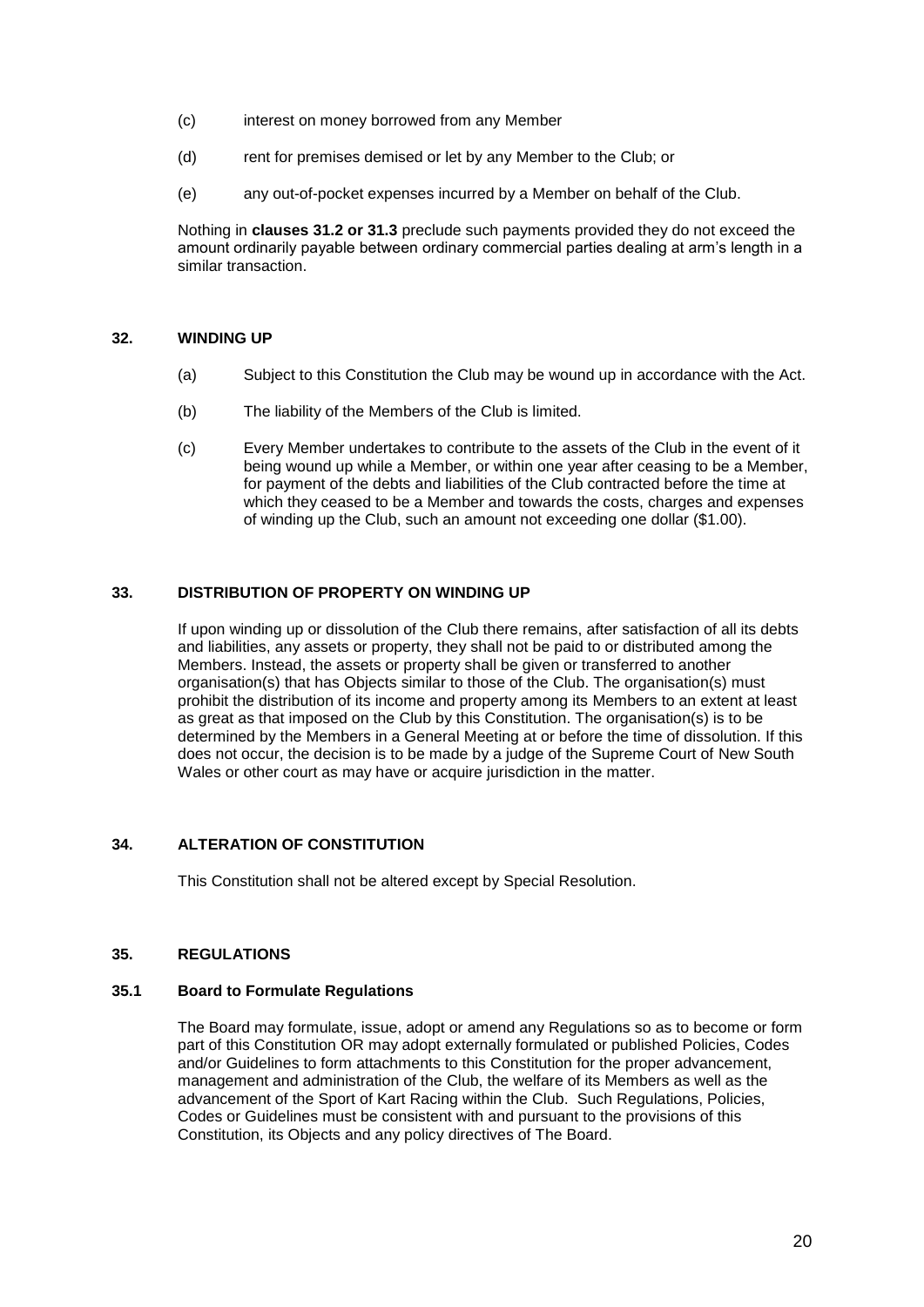# **35.2 Regulations Binding**

All Regulations, Policies, Codes and Guidelines are binding on the Club and all Members.

## **35.3 Regulations Deemed Applicable**

All clauses, rules, by-laws, Codes, Guidelines and Regulations of the Club in force at the date of the approval of this Constitution (as long as such clauses, rules, by-laws and regulations are not inconsistent with or have been replaced by, this Constitution) shall be deemed to be Regulations and shall continue to apply.

## **35.4 Bulletins Binding on Members**

Amendments, alterations, interpretations or other changes to Regulations shall be advised to Members by means of bulletins approved by The Board and prepared and issued by the Club. The Club shall take all reasonable steps to distribute information in the bulletins to Members. The matters in the bulletins are binding on all Members.

# **36. STATUS AND COMPLIANCE OF CLUB**

## **36.1 Recognition of Club**

The Club is a Member of the State and National bodies for the Sport of Kart Racing and is recognised by those bodies as an entity responsible for the delivery of Kart Racing events to its Members and the Kart Racing Community Generally. The State and National bodies' Constitutions shall be recognised by the Club as constituting the bodies administering the Sport of Kart Racing throughout New South Wales and Australia respectively.

### **36.2 Constitution of the Club**

This Constitution will clearly reflect the Objects of the State and National bodies for the Sport of Kart Racing.

### **36.3 Affiliation with Karting New South Wales and Karting Australia Ltd**

The Club may not resign, disaffiliate or otherwise seek to withdraw from its State and / or National body without approval by Special Resolution.

# <span id="page-20-0"></span>**37. NOTICE**

- (a) Notices may be given by the Club to any person entitled under this Constitution to receive any notice. The notice can be sent by pre-paid post or facsimile transmission or, where available, by electronic mail to the Member's registered address or facsimile number or electronic mail address. In the case of a delegate, the notice can be sent to the last recorded address, facsimile number or electronic mail address.
- (b) Where a notice is sent by post, service of the notice shall be deemed to be effected by properly addressing, prepaying and posting the notice. Service of the notice is deemed to have been effected three days after posting.
- (c) Where a notice is sent by facsimile transmission, service of the notice shall be deemed to be effected upon receipt of a confirmation report confirming the facsimile was sent to/or received at the facsimile number to which it was sent.